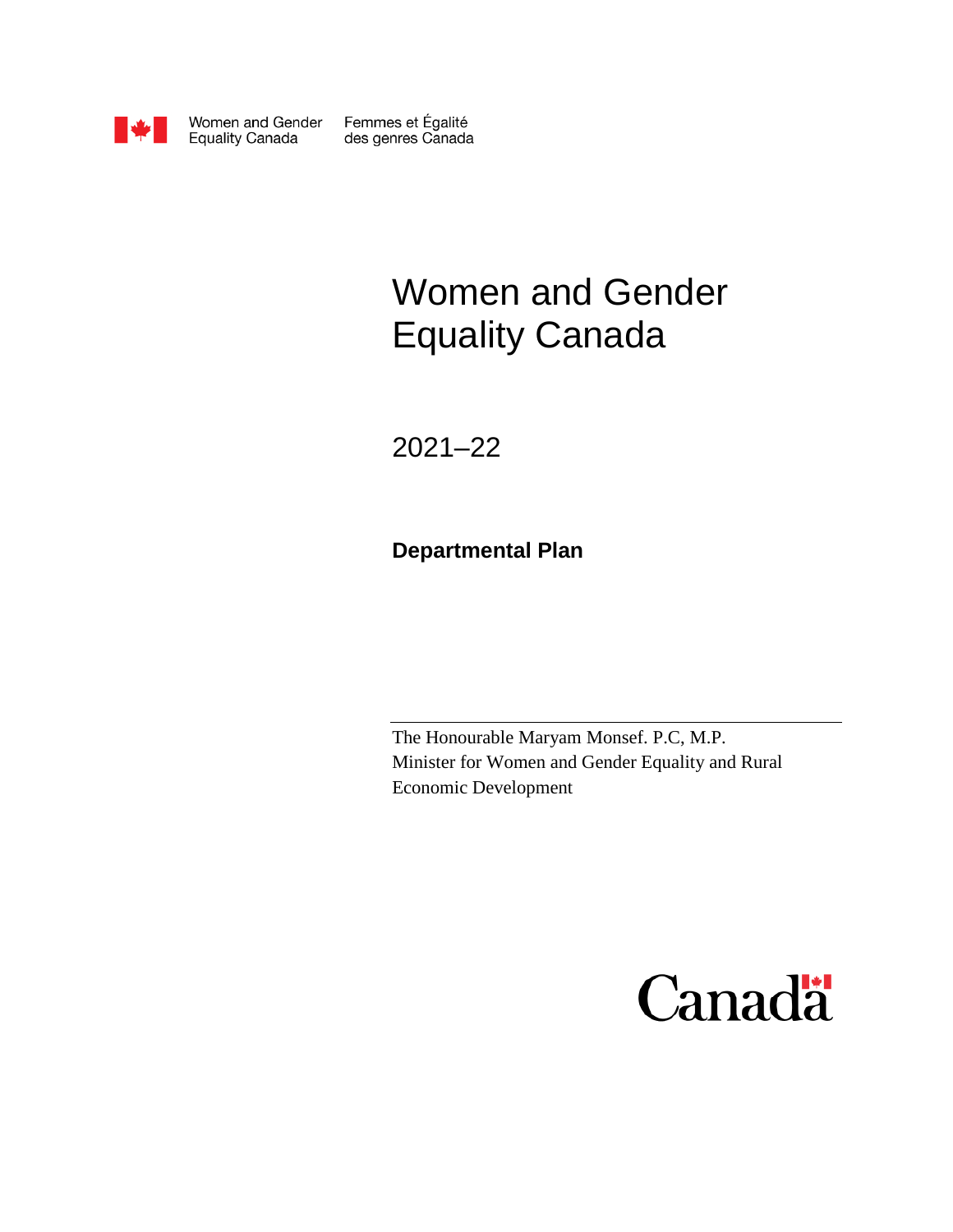© Her Majesty the Queen in Right of Canada, As represented by the Minister for Women and Gender Equality (2021). 2021–22 Departmental Plan (Canada. Department for Women and Gender Equality) Catalogue No. SW1-10E-PDF ISSN 2562-3281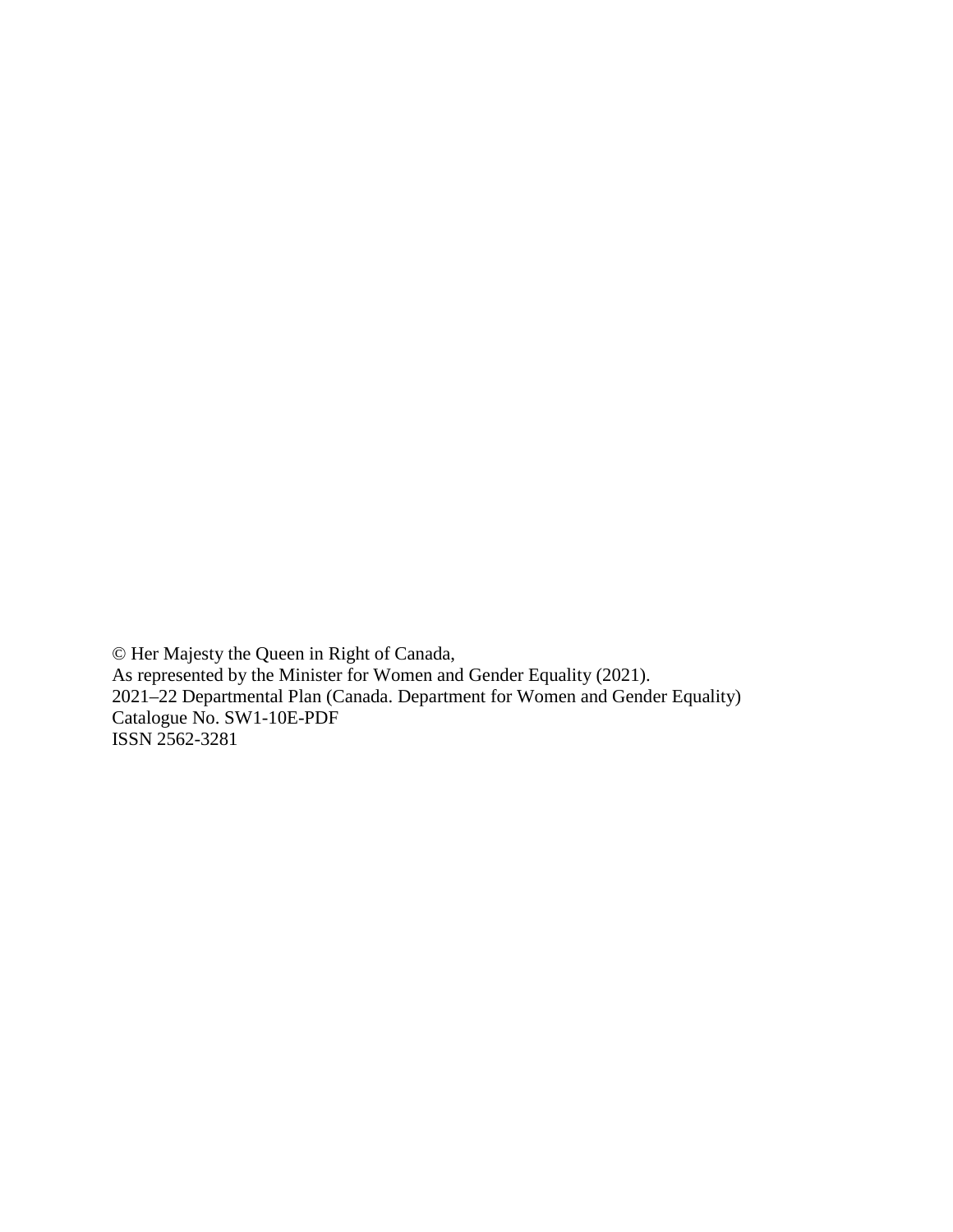# Table of contents

| Future-oriented condensed statement of operations  26          |
|----------------------------------------------------------------|
|                                                                |
|                                                                |
| Raison d'être, mandate and role: who we are and what we do  27 |
|                                                                |
|                                                                |
| Supporting information on the program inventory  29            |
|                                                                |
|                                                                |
|                                                                |
|                                                                |
|                                                                |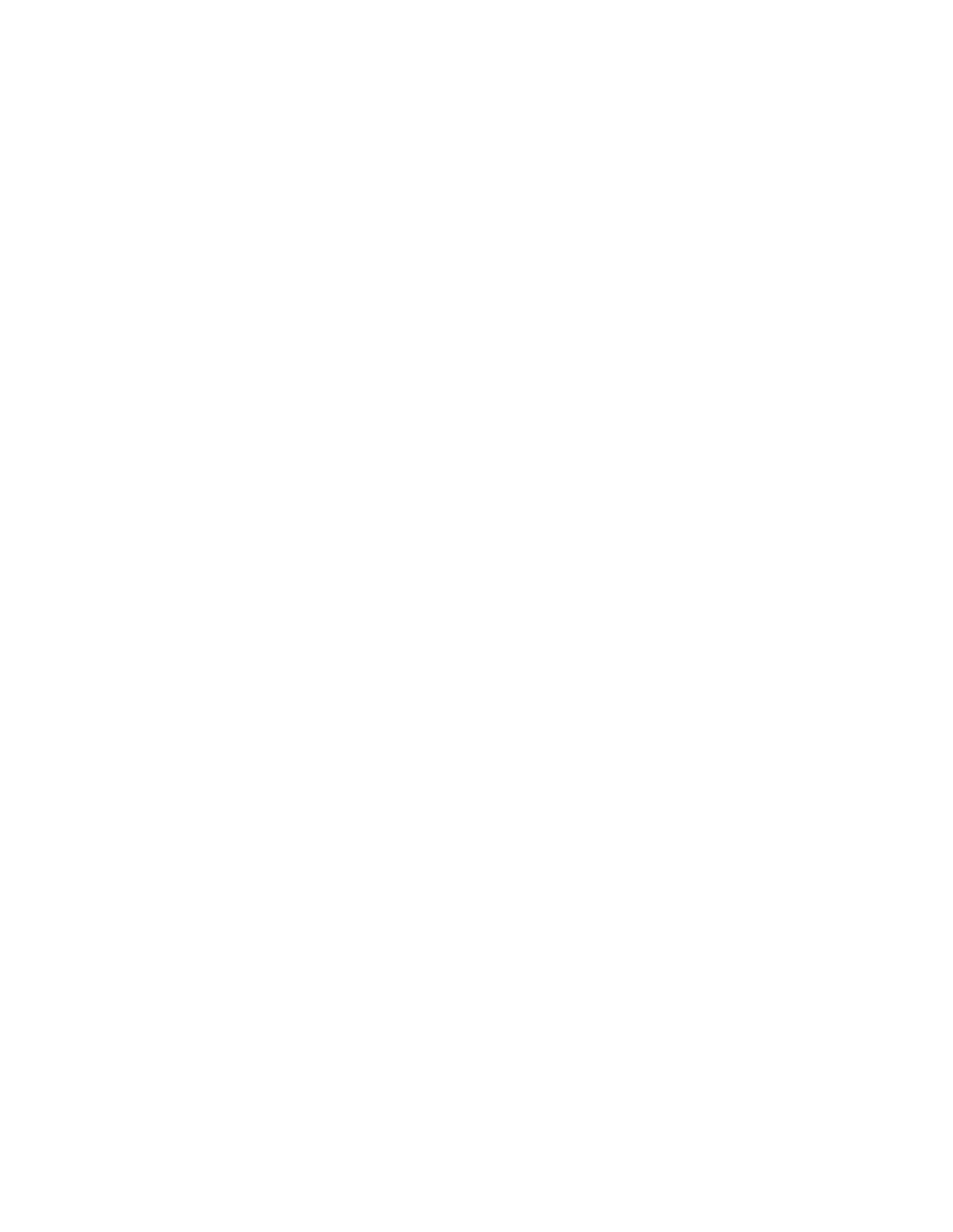# <span id="page-4-0"></span>From the Minister

As Minister of Women and Gender Equality (WAGE), I am pleased to present the 2021–22 Departmental Plan. This document lays out our next steps in advancing gender equality in Canada, including accelerated efforts to address the gendered and intersectional impacts of the COVID-19 pandemic.

2020 was the most challenging year in recent Canadian history. The COVID-19 pandemic has exposed and laid bare the vulnerabilities and inequalities in the systems designed to support the most vulnerable and keep people safe. When this crisis struck, WAGE recognized the danger posed to those facing violence at home. Necessary public health



actions resulted in a shadow pandemic, an increase in the severity and frequency of gender-based violence as people were trapped at home. WAGE acted swiftly, providing \$100 million in new funding to organizations providing support to women and their families facing violence and introduced flexibilities to existing funding to ensure organizations could keep their doors open to those in need. As a result, more than 1500 organizations were better able to support some of the most vulnerable Canadians through this challenging time. WAGE will continue this work through the 2021-2022 fiscal year, ensuring that organizations working to prevent and respond to gender-based violence have resources they need to keep people safe.

The pandemic hit women hardest with many losing their jobs and taking on more unpaid work. It has been called a "she-session". Women also represent the majority of those on the front lines of the fight against COVID. But we will not allow this crisis to roll back progress or reverse the hard-won gains of women in Canada. WAGE has worked closely with other government departments, provincial, territorial, municipal and Indigenous leadership, and community organizations to ensure an intersectional feminist lens is applied to the federal response to COVID-19. Through the pandemic, WAGE has co-ordinated a government-wide effort to track and respond to the gendered and intersectional impacts of the pandemic to ensure that our response takes into account the needs of all Canadians. Canada has already been recognized by CARE Canada has having the most gender-responsive COVID response among 30 countries they examined. This work will continue through the next fiscal year, with a focus on providing the most vulnerable with the support they need.

In addition to our ongoing response to COVID-19, in 2021-2022, WAGE will continue our efforts to advance gender equality and create a safer, fairer, more inclusive country. Recognising the critical role that a strong and vibrant women's movement plays in this important work, WAGE will continue to provide historic funding to women's and equality-seeking organizations. Since 2015, we have increased this funding five-fold, supporting organizations that provide programs and services to 6 million Canadians every year. In the next fiscal year, WAGE will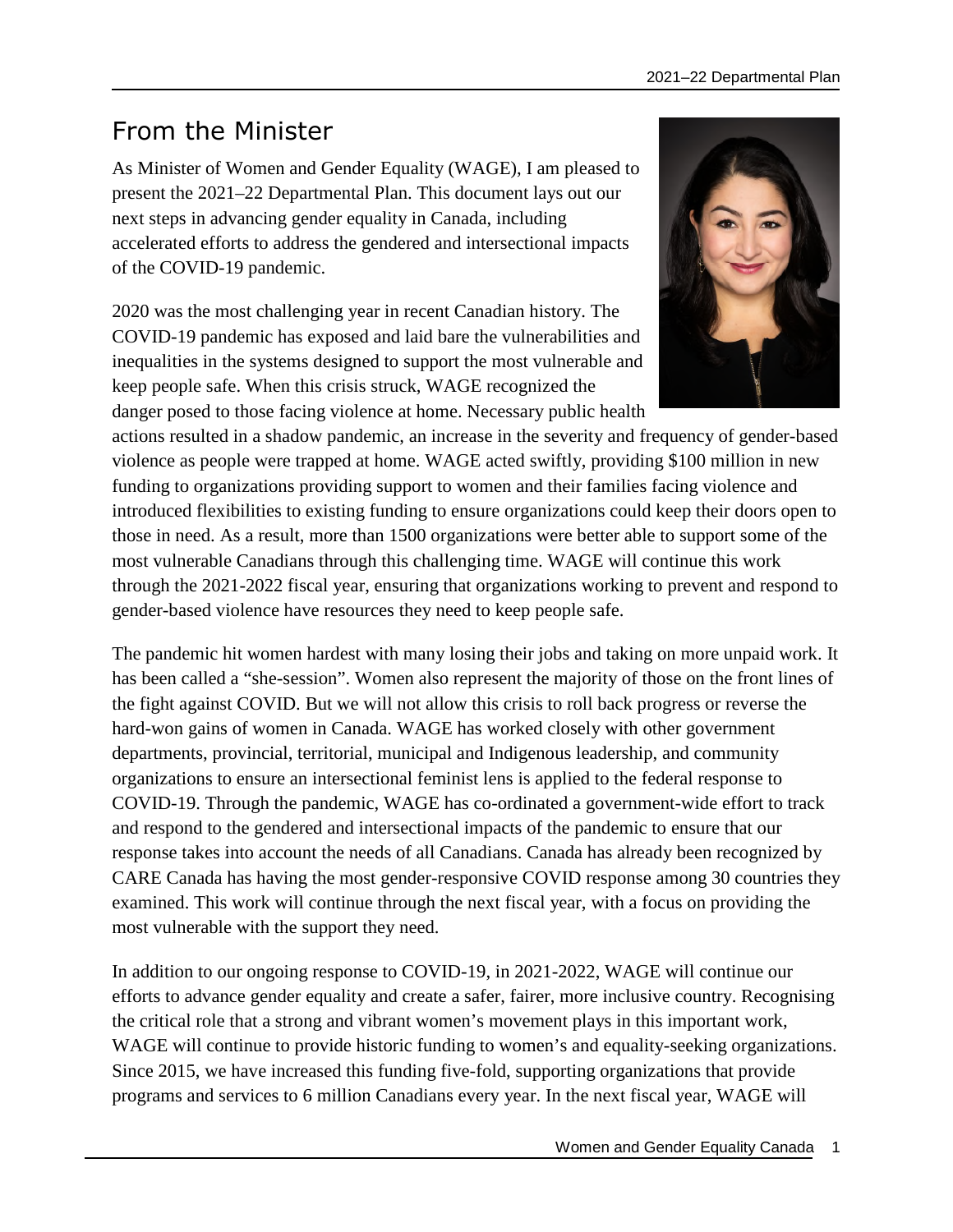allocate over \$100 million to these organizations. Understanding the disproportionate impact the pandemic has had on Black people, Indigenous people, and people of colour, as well as those with disabilities, people living in remote and rural communities, and those living in poverty, this funding will be directed towards initiatives that will ensure an inclusive recovery.

To address the disproportionate impact of the COVID-19 economic crisis on women, WAGE will also continue to work with other government departments to put in place the necessary supports to ensure the needs of women are at the centre of recovery efforts. We will support the work to create a Canada-wide early learning and childcare system, a critical element to ensuring women are able to return to the workplace. We will also continue to work with our partners to support the acceleration of the Women Entrepreneurship Strategy, and increase women-owned businesses' access to the financing and expertise they need.

More than ever, there is a strong need to prevent and address gender-based violence in our country. Through 2020-2021, work was underway on the creation on a national action plan to address and prevent gender-based violence, building on *[It's Time: Canada's Strategy to Prevent](https://cfc-swc.gc.ca/violence/knowledge-connaissance/strategy-strategie-en.html)  and Address Gender-Based Violence*[. Using the Joint Declaration for a Canada free of Gender](https://cfc-swc.gc.ca/violence/knowledge-connaissance/strategy-strategie-en.html)based violence [as a framework, the Federal, Provincial and Territorial Ministers Responsible for](https://cfc-swc.gc.ca/violence/strategy-strategie/declaration-en.html)  the Status of Women will continue to work together to ensure anyone in need has access to appropriate and timely services no matter where they live. This is the first time in the more than 35 years that this group of ministers has endorsed such a declaration. Recognizing that Indigenous women, girls and 2SLGBTQQIA people are at an increased risk of gender-based violence, this work must align with and reinforce the ongoing work on the National Action Plan on Missing and Murdered Indigenous Women and Girls.

2021-2022 provides us an opportunity to address some of the most challenging and pervasive barriers to gender equality. Advancing equality benefits all Canadians and everyone has a role to play. WAGE will continue to deepen its partnerships with organizations, governments, experts and Indigenous leaders to continue to make progress on our shared goals.

The Honourable Maryam Monsef, P.C., M.P.

Minister for Women and Gender Equality and Rural Economic Development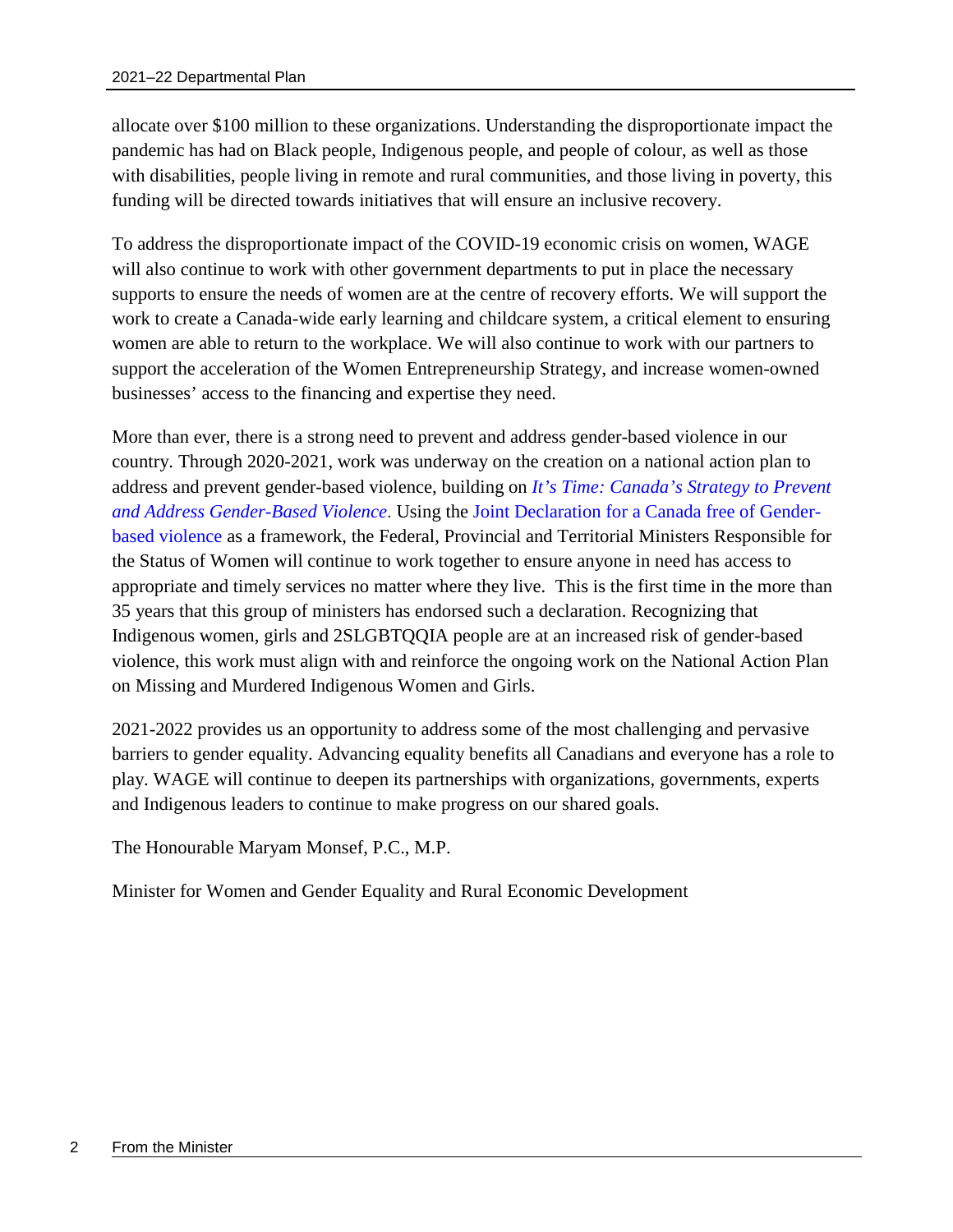# <span id="page-6-0"></span>Plans at a glance

The Government of Canada is investing in and taking action to address persistent gender inequalities that affect all people in Canada. Recent federal measures to address the longstanding barriers to gender equality have included:

- continued progress on *[It's Time: Canada's Strategy to Prevent and Address Gender-](https://cfc-swc.gc.ca/violence/knowledge-connaissance/strategy-strategie-en.html)[Based Violence](https://cfc-swc.gc.ca/violence/knowledge-connaissance/strategy-strategie-en.html)*[, the first federal strategy to address and prevent GBV;](https://cfc-swc.gc.ca/violence/knowledge-connaissance/strategy-strategie-en.html)
- an investment of over \$79 million in over 600 women's and equality-seeking organizations to support 626 new and ongoing projects. These organizations reached approximately six million people;
- a continued commitment to GBA+, to ensure that government priorities are advanced in a way that is inclusive and responsive to the diverse needs of people living in Canada;
- the implementation of three national surveys focused on the experience of gender-based violence in Canada, including the experiences of Indigenous people in the Territories, gender and sexual minority people, and post-secondary students;
- the implementation of a Commemoration Fund to honor the lives of missing and murdered Indigenous women and girls and Lesbian, Gay, Bisexual, Transgender, Queer and Two Spirited (LGBTQ2S) individuals;
- the rapid provision of emergency investments to shelters, sexual assault centres and organizations providing services to individuals experiencing GBV during the COVID-19 pandemic;
- the introduction of a National Strategy to Combat Human Trafficking;
- Progress towards the development of the first National Action Plan to End Gender-Based Violence, including engagement with provincial and territorial governments, Indigenous leaders, and other stakeholders; and
- Endorsed a Joint Ministerial Declaration on Ending Gender-Based Violence with provincial and territorial counterparts.

In 2021–22, Women and Gender Equality Canada (WAGE) will continue to build on this progress and advance more equitable economic, political and social outcomes for women, girls, and people of all genders in Canada.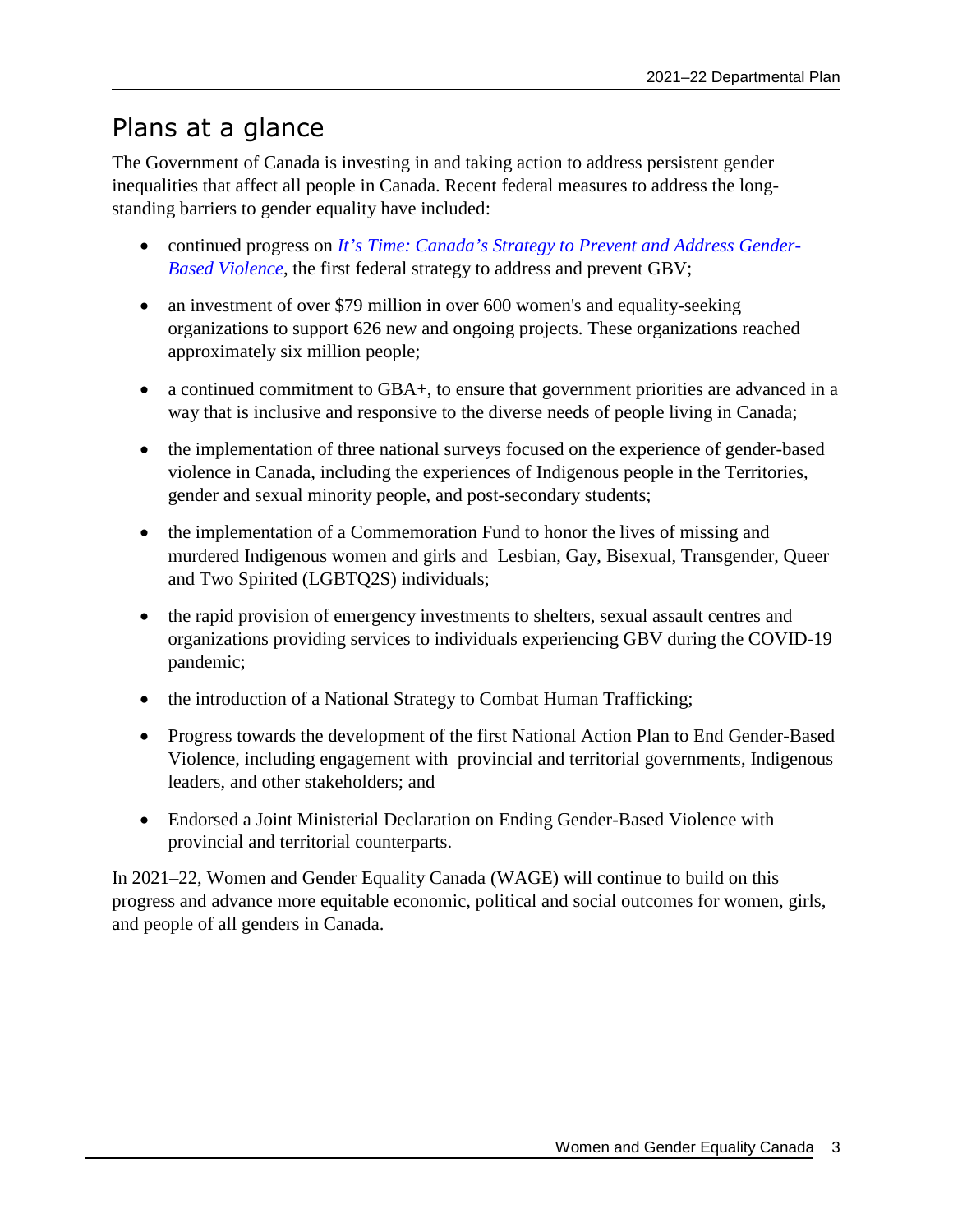In particular, the department will focus on four priority areas:

### **Preventing and Addressing Gender-Based Violence**

Over the 2021–22 fiscal year, the department's interventions will aim to reduce the prevalence of gender-based violence (GBV) in Canada and strengthen the GBV sector, in order to improve supports and services for people impacted by GBV.

In 2021–22, WAGE will:

- **Continue to advance** a National Action Plan to end Gender-Based Violence to ensure that anyone facing gender-based violence has reliable and timely access to protection and services.
- **Continue to lead and coordinate** the implementation of the federal GBV strategy, including by completing a mid-term evaluation of the Strategy.
- **Continue to advance efforts** to prevent and address gender-based violence at postsecondary institutions.
- **Deliver** programming for organizations working to address human trafficking and GBV.
- **Fund and undertake** research that addresses knowledge gaps related to GBV.
- **Promote** action through commemoration events such as the 16 Days of Activism Against Gender-based Violence.
- **Develop and implement** an awareness campaign on gender-based violence.
- **Work to accelerate** investments in shelters and transition housing, in order to support the rights of women and children to build their lives free of violence.
- **Support** action on combatting hate groups and online hate and harassment, ideologically motivated violent extremism and terrorist organizations.
- **Support** the implementation of a comprehensive plan to make the Royal Canadian Mounted Police a safe, healthy and supportive work environment for all employees and to address toxic workplace cultures, systemic discrimination and harassment.
- **Support** the implementation of the Truth and Reconciliation Commission's Calls to Action and the National Inquiry into Missing and Murdered Indigenous Women and Girl's Calls for Justice in Partnership with First Nations, Inuit and Métis Peoples.

### **Strategic action and engagement to address systemic barriers to gender equality**

Strategic actions and engagement, at home and abroad, will address systemic barriers to gender equality, including social, political and economic equality.

In 2021–22, WAGE will: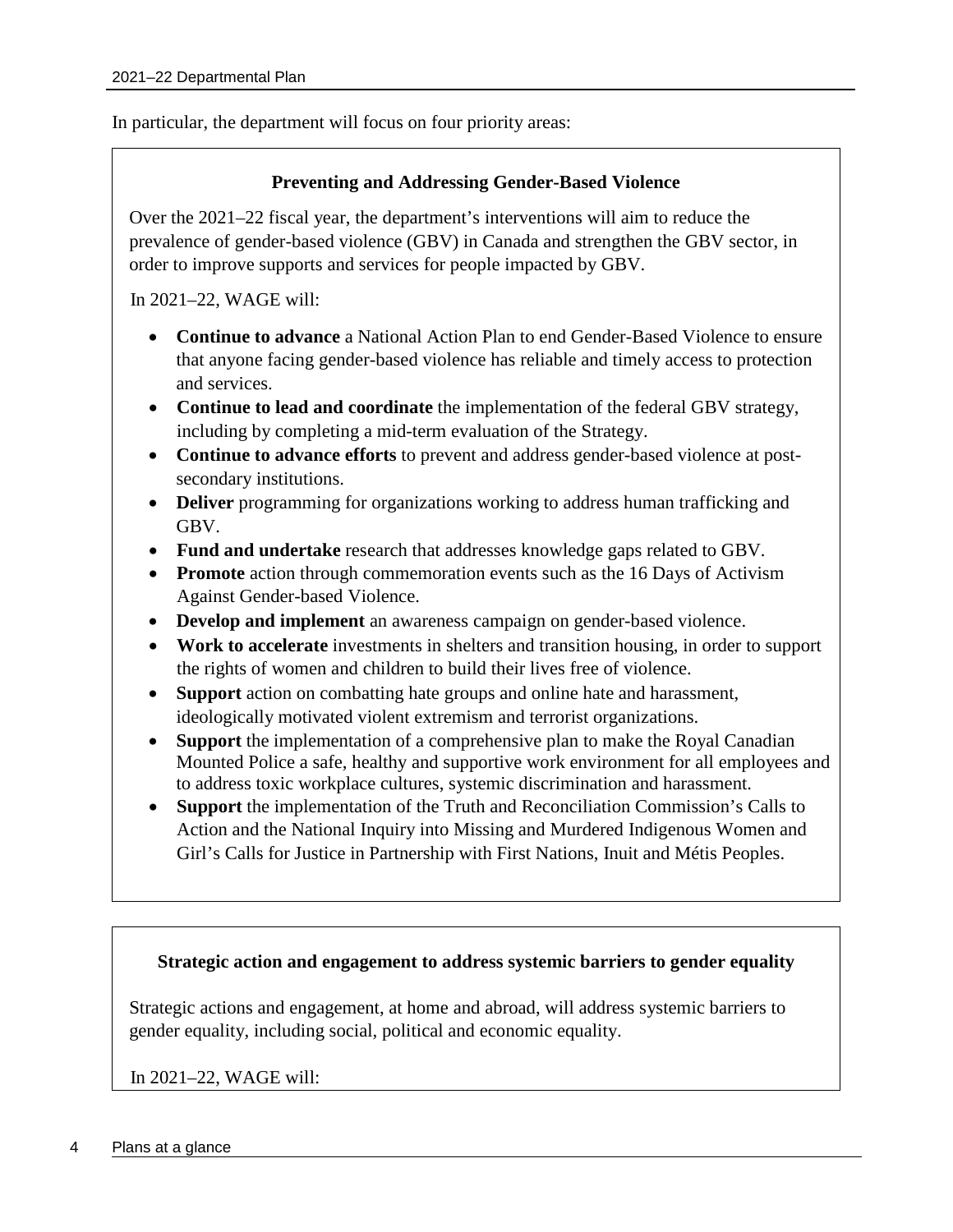- **Continue to establish** WAGE as a centre of expertise for advancing gender equality in Canada and abroad, in order to power a whole-of-government and intersectional feminist approach to recovery from the COVID-19 pandemic.
- **Fund** and **undertake** research and initiatives to advance gender equality.
- **Lead** Canada's delegation to the 65th United Nations Commission on the Status of Women in order to promote women's rights globally, present Canada's progress on international commitments and to share lessons learned from the COVID-19 pandemic.
- **Collaborate** with provincial/territorial governments, national Indigenous leaders and representatives, the women's movement, private sector, advocates and equality seeking organizations on matters of public policy relating to women and gender equality.
- **Support Innovation, Science and Economic Development Canada in** the acceleration of the Women Entrepreneurship Strategy, and work across the government in order to increase women-owned businesses' access to the financing and expertise they need and address the disproportionate impact of the COVID-19 economic crisis on women business owners.
- **Support** Treasury Board Secretariat in the development and implementation of an action plan to increase the representation of women, Black and racialized people in Canada, persons with disabilities, Indigenous Peoples and LGBTQ2 people in Canada in hiring, appointments and leadership development within the Public Service.
- **Support** further progress on increasing gender equality, diversity and inclusion in Canadian companies.
- **Support** Employment, and Social Development Canada in significant, long-term, sustained investments to create a Canada-wide early learning and child care system.
- **Support** Employment and Social Development Canada in work with the provinces and territories to invest in the creation of additional before- and after-school spaces for children under 10.
- **Support** the introduction of legislation and investments that take action to address systemic inequities in the criminal justice system.
- **Support** the creation of a National Institute for Women's Health Research.
- **Collaborate** with Global Affairs Canada to advance gender equality abroad and global feminist initiatives, such as the Generation Equality Forum and Canada's leadership on the Action Coalition on Feminist Movements and Leadership.
- **Support** Canada's efforts to achieve the United Nations' 2030 Agenda and Sustainable Development Goals, including coordinating efforts and implementing policies and programs to advance the ambitions in Goal 5, and supporting Employment and Social Development Canada in the development of an implementation plan for Canada.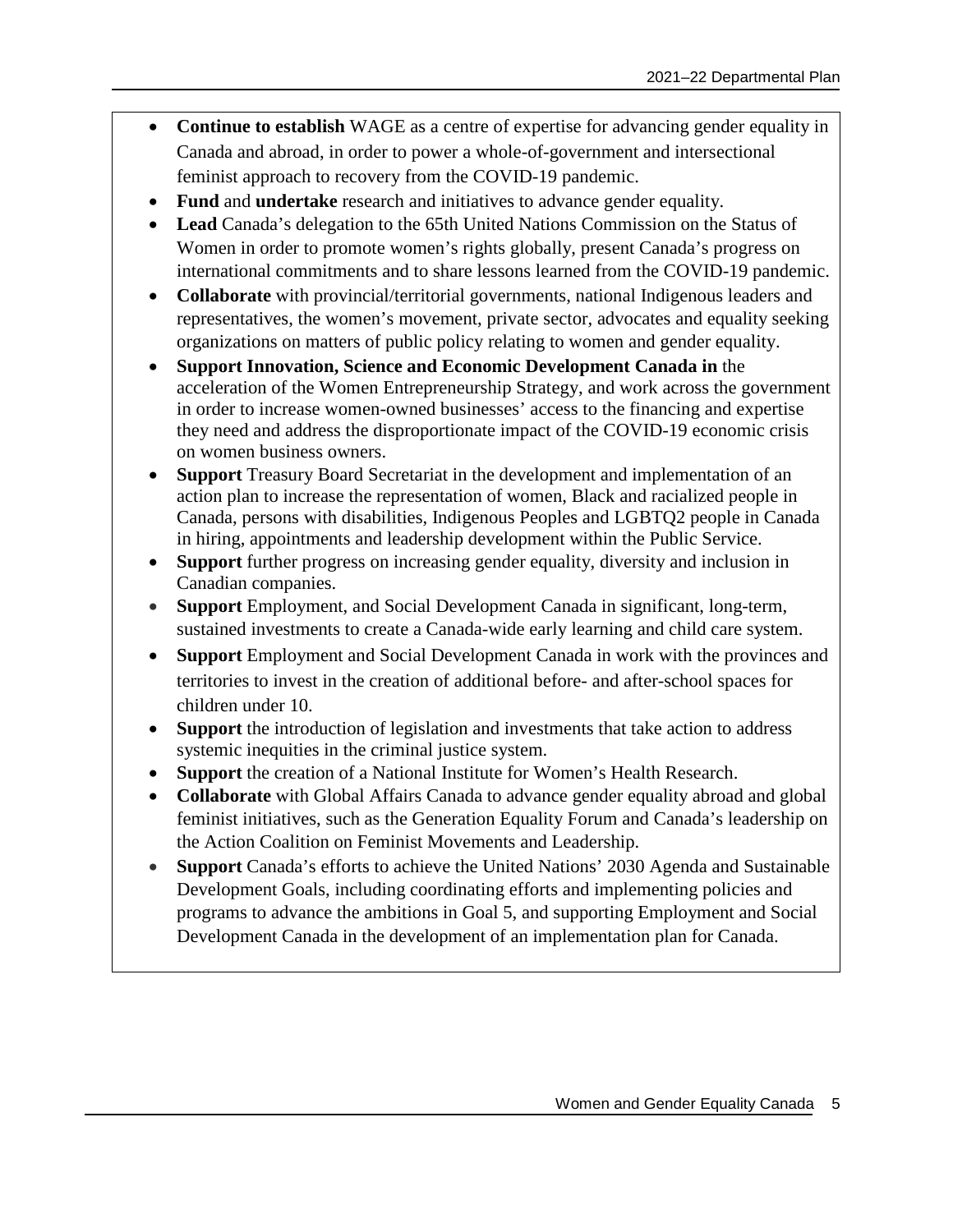### **Ensuring robust GBA+ throughout federal government decision making processes**

The Government of Canada has committed to evidence-based decision-making that takes into consideration the impacts of policies on all people in Canada.

In 2021-22, as a centre of gender expertise on Gender-based Analysis Plus (GBA+), WAGE will:

- **Work** on a process of evaluating GBA+ with the goal of enhancing the framing and parameters of this analytical tool, and with particular attention to the intersectional analysis of race, indigeneity, disability and sexual identity, among other characteristics.
- **Support** federal departments and agencies in ensuring that equality, diversity and inclusion issues are considered in policy-making, program design, legislation, regulations, and impact assessments.
- **Continue to work** with Finance Canada to improve the quality and scope of GBA+ in future budgets.
- **Continue to monitor and report** on the implementation and scope of GBA+ in the federal government.

### **Supporting community action to advance gender equality**

WAGE seeks to support systemic change that promotes a fairer and more productive society for women, girls, and people of all gender identities and expressions.

In 2021–22, WAGE will:

- **Develop and deliver** programming to support projects that address systemic barriers to gender equality, taking into account the challenges related to the context of the COVID-19 pandemic, with a particular focus on underserved women, including Indigenous women, women with disabilities, LGBTQ2 women, racialized women and newcomer and immigrant women.
- **Continue to deliver** programming to support the capacity and sustainability of women's and equality-seeking organizations, as well as LGBTQ2 organizations.
- **Promote** community action through commemoration initiatives such as International Women's Day, Gender Equality Week, Women's History Month, International Day of the Girl, and Persons Day.

For more information on WAGE's plans, priorities and planned results, see the "Core responsibilities: planned results and resources" section of this report

.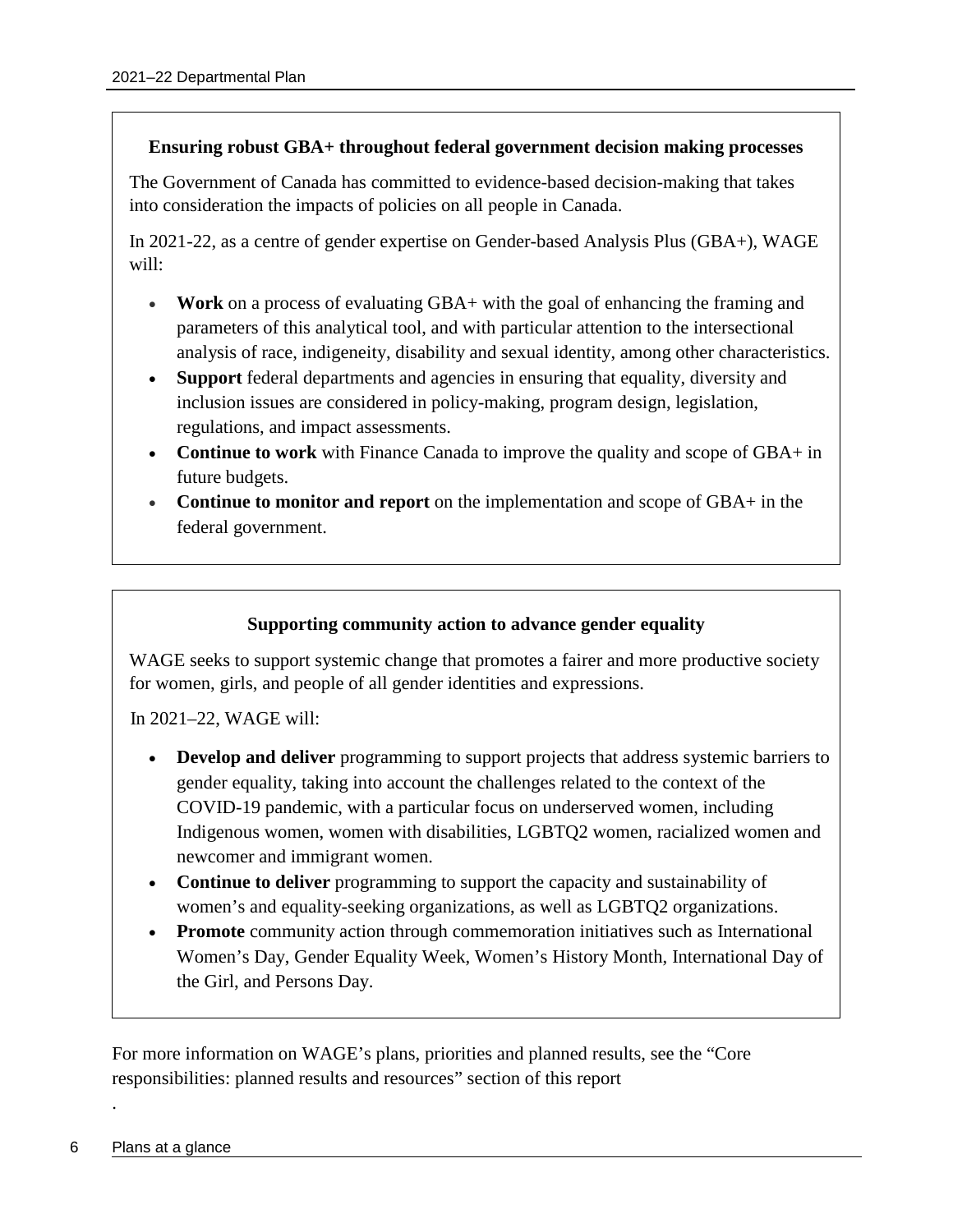# <span id="page-10-1"></span><span id="page-10-0"></span>Core responsibilities: planned results and resources Advancing Gender Equality

# **Description**

The Department for Women and Gender Equality advances gender equality for women, including social, economic, and political equality with respect to sex, sexual orientation, and gender identity or expression. The department promotes a greater understanding of the intersection of sex and gender with other identity factors that include race, national and ethnic origin, Indigenous origin or identity, age, sexual orientation, socio-economic condition, place of residence and disability. The department develops and coordinates policies and programs; and undertakes research and data collection and analyses related to these policies and programs; and raises public awareness through outreach. The department provides advice to government to achieve Canada's gender equality outcomes and goals, including advocacy for gender-based budgeting, and facilitates the advancement of gender equality among other partners and stakeholders, through its expertise, contribution to research, and funding to community initiatives. The department serves as a central point for sharing expertise across Canada and with international partners, and uses this knowledge to inform and support Canada's gender equality priorities.

### **Planning highlights**

### **Preventing and Addressing Gender-Based Violence**

Gender-based violence (GBV) holds us all back. It has long-lasting and negative health, social and economic effects that can span generations, often leading to cycles of violence within families and sometimes whole communities. We all benefit when women, girls, and people of all gender [i](#page-39-0)dentities and expressions, are able to live their lives to the fullest.<sup>i</sup> While anyone can experience violence, some people are more likely than others to face violence because of their gender, gender expression, gender identity or perceived gender. In Canada, research has found that women [i](#page-39-6)n general,  $i$ <sup>[ii,ii](#page-39-1)i</sup> particularly young women and girls,  $i^{V,V}$  Indigenous women,  $v^{i,vii}$  women living with disabilities,<sup>[viii](#page-39-7)</sup> women living in remote and rural areas,<sup>[ix,x](#page-39-8)</sup> [a](#page-39-9)nd LGBTQ2 people<sup>[xi](#page-39-10)</sup> are more likely to experience GBV.

Evidence shows that disasters and crisis situations – such as the COVID-19 pandemic – can lead to a rise in GBV.<sup>[xii](#page-39-11)</sup> With the public health measures, such as guidelines to stay home, there has been an increase in the rates and severity of some forms of gender-based violence, and there have been added barriers to escaping violent situations.<sup>[xiii](#page-39-12)</sup>

That is why the Government of Canada provided [\\$100 million in emergency funding](https://www.canada.ca/en/employment-social-development/news/2020/04/canada-announces-support-to-those-experiencing-homelessness-and-women-fleeing-gender-based-violence-during-the-coronavirus-disease-covid-19-pandemic.html) to women's shelters, sexual assault centres and other organizations providing GBV services to ensure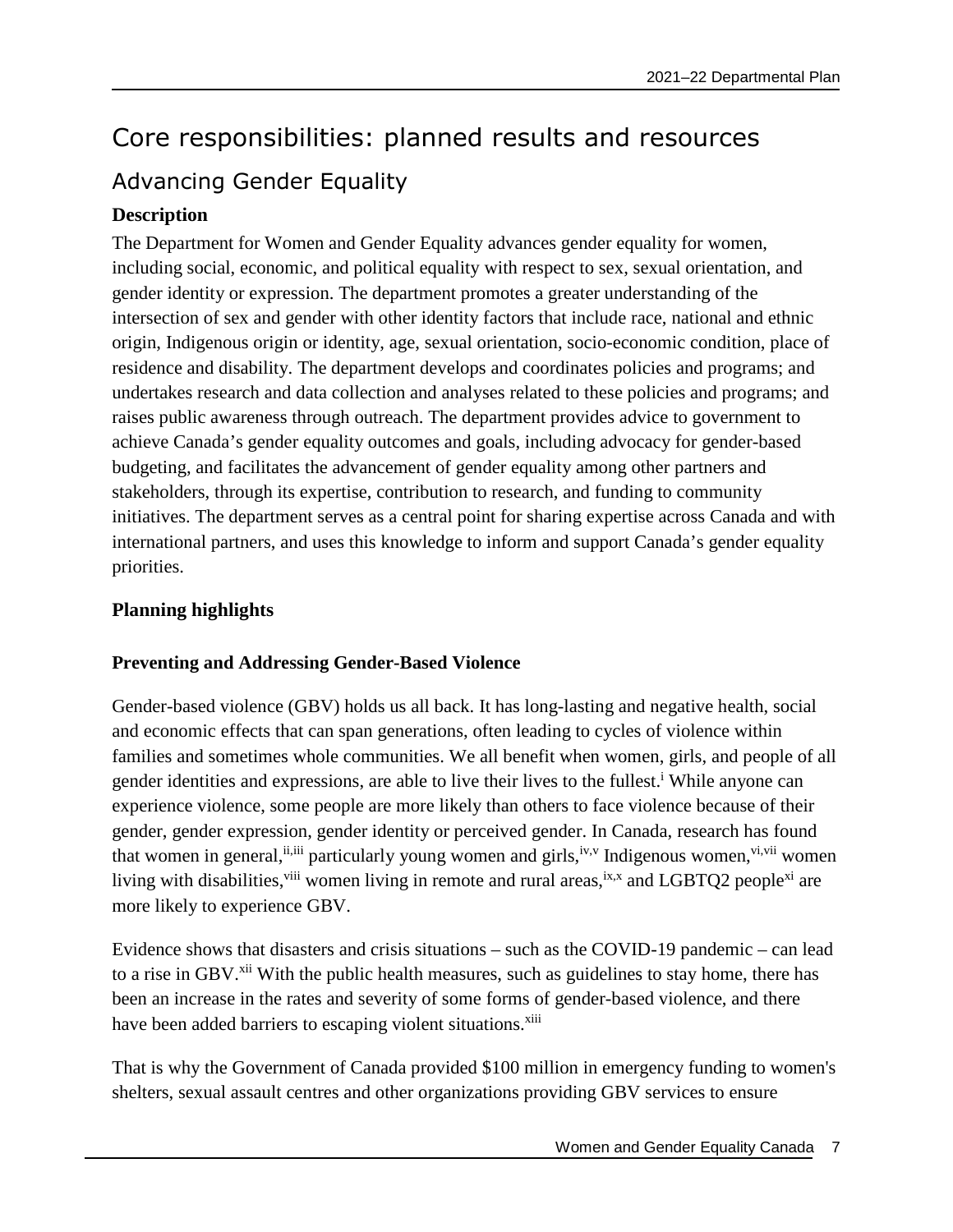continuity of supports during the pandemic. Women's Shelters Canada and the Canadian Women's Foundation were key partners in ensuring this funding quickly got to shelters and sexual assault centres and other organizations providing GBV services across Canada, except for the province of Québec, to meet their immediate needs during the COVID-19 pandemic. A Canada-Québec agreement was also negotiated with the Government of Québec to transfer funds to the province of Québec for distribution to organizations across the province. Over 1,000 organizations across the country received much-needed funding that helped ensure they could continue to support victims and survivors and keep their doors open to those experiencing GBV. Organizations used this funding to enhance cleaning and safety procedures, hire additional staff to manage additional workload, and purchase equipment to help them deliver their services remotely. In 2021-22, WAGE will support work to accelerate investments in shelters and transition housing, in order to support the rights of women and children to build their lives free of violence.

While moving swiftly to address immediate needs of those most at-risk of gender-based violence during the COVID-19 pandemic, WAGE, in partnership with provinces and territories, will also continue to advance a National Action Plan to End gender-based violence (GBV National Action Plan) in 2021-22, with a focus on supporting victims, survivors and their families, no matter where they live in Canada. The GBV National Action Plan will build on the foundation laid by *It's Time: Canada's Strategy to Prevent and Address Gender-Based Violence* (the GBV Strategy), which was launched in 2017 as the first federal, whole-of-government approach to addressing GBV.

The COVID-19 pandemic has revealed and exacerbated challenges for people experiencing GBV. The need for coordinated national action to prevent and address GBV is more apparent now than ever before. In 2021-22, WAGE will continue to collaborate with victims and survivors; provincial and territorial governments; other federal departments; First Nations, Metis, and Inuit leaders and communities; civil society organizations; advocates; and academics, to identify priority areas and existing gaps in GBV programs and services, to inform the development and implementation of the National Action Plan.

In 2021-22, WAGE will also support the Government of Canada's commitment to implementation of the Truth and Reconciliation Commission's (TRC) Calls to Action and the National Inquiry into Missing and Murdered Indigenous Women and Girls's Calls for Justice in partnership with First Nations, Inuit and Métis Peoples. The GBV National Action Plan will align with and complement the efforts already underway to develop the National Action Plan to Eliminate Violence Against Indigenous Women, Girls, and Two-Spirit, Lesbian, Gay, Bisexual, Transgender, Queer, Questioning, Intersex and Asexual People. WAGE will ensure the application of a GBA+ lens to the development the GBV National Action Plan, and will also maintain meaningful partnerships with Indigenous researchers, Elders and traditional knowledge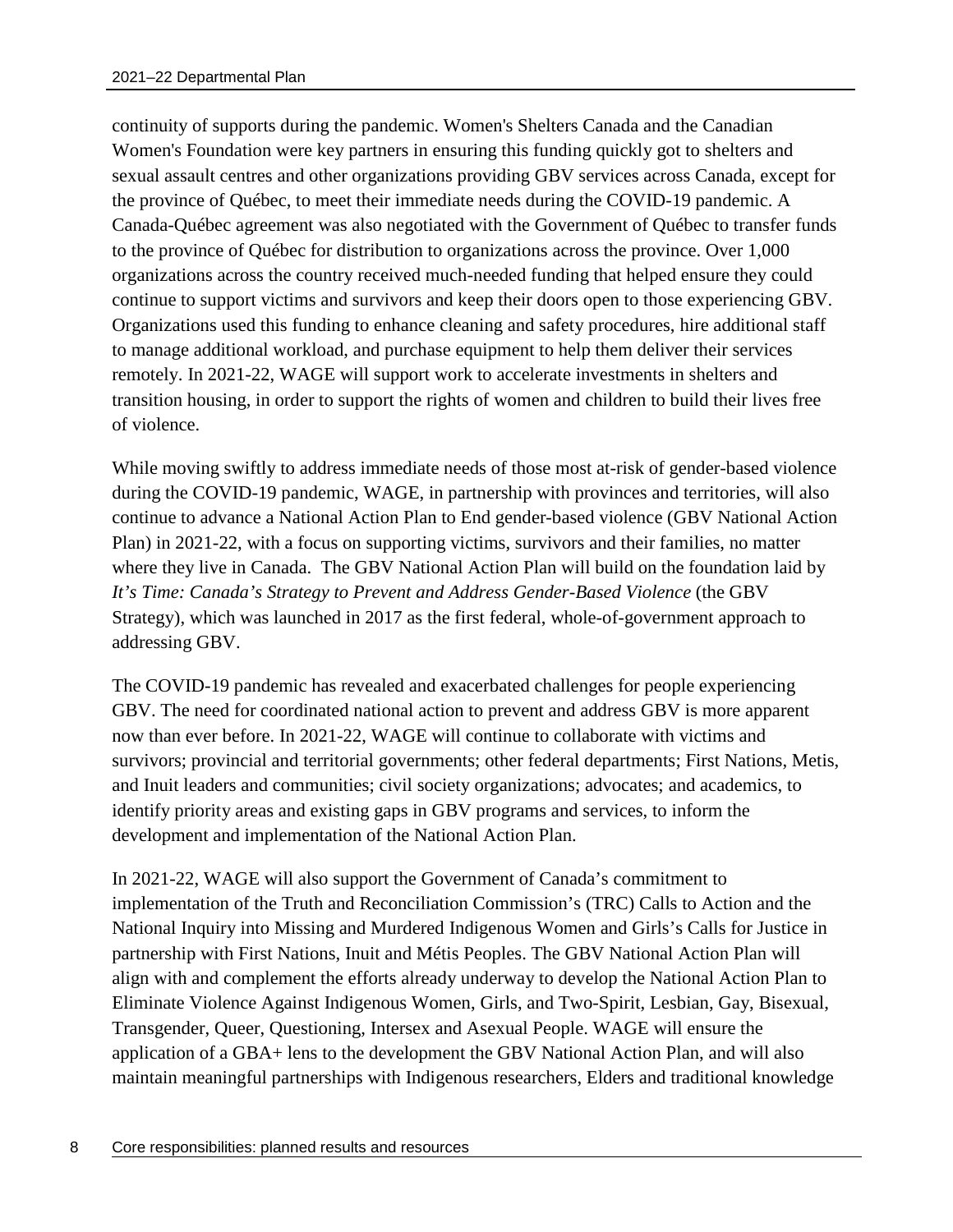keepers to support Indigenous-lead, distinctions-based initiatives that respond to priority areas raised by TRC, as they relate to GBV.

While undertaking the activities above, WAGE will continue to lead and coordinate the federal GBV Strategy. In 2021-22, WAGE will:

- maintain and expand the [GBV Knowledge Centre's online platform](https://cfc-swc.gc.ca/violence/knowledge-connaissance/index-en.html) by ensuring that content is accurate, updated and revised on an ongoing basis and adding evidence-based resources and products;
- organize knowledge events and other virtual networking opportunities to increase knowledge uptake and knowledge mobilization of GBV-related content and ensure greater public awareness of GBV, share research, information, statistics and resources in order to support and inform policies, programs, and services;
- convene the Minister's Advisory Council on GBV to maintain momentum on the implementation of the GBV Strategy and to leverage focussed support for areas where gaps in addressing GBV remain; and
- complete a mid-term evaluation of the Strategy, to ensure that the federal actions are resulting in the intended impacts on the ground.

Also as part of GBV Strategy, in 2021–22, WAGE will advance efforts to continue work to prevent and address gender-based violence at post-secondary institutions (PSIs). Incidents of sexual assault on school, college, and university campuses remains high with nearly half of all self-reported sexual assaults committed against women aged 15 to 24.<sup>[xiv](#page-39-13)</sup> Efforts will take into consideration recommendations from the [Courage to Act](https://www.couragetoact.ca/report) report and will build on P/T action to prevent and address GBV at PSIs.

In order to strengthen knowledge of GBV, the Department will continue to prioritize the funding of research activities, particularly as it affects underserved populations. Since 2018-2019, WAGE has signed 12 contracts to procure research and studies that address gender equality and GBV, totalling \$5.2 million. The first results from these projects are expected to be available in 2021-22. In 2021–22, WAGE will work with Statistics Canada and other partners to further analyse the results of three national surveys implemented with funding from the federal GBV Strategy, including the release of seven research papers and other data products. This research will be critical to supporting the development and implementation of policies, programs and other initiatives to address GBV.

In addition, through the GBV Program, WAGE will continue to support organizations working in the GBV sector to develop and implement promising practices to address gaps in supports for Indigenous and other at-risk groups of victims and survivors in Canada. In 2021-22, WAGE will deliver funding to 67 projects under this program, with total planned spending during this period estimated at over \$11 million.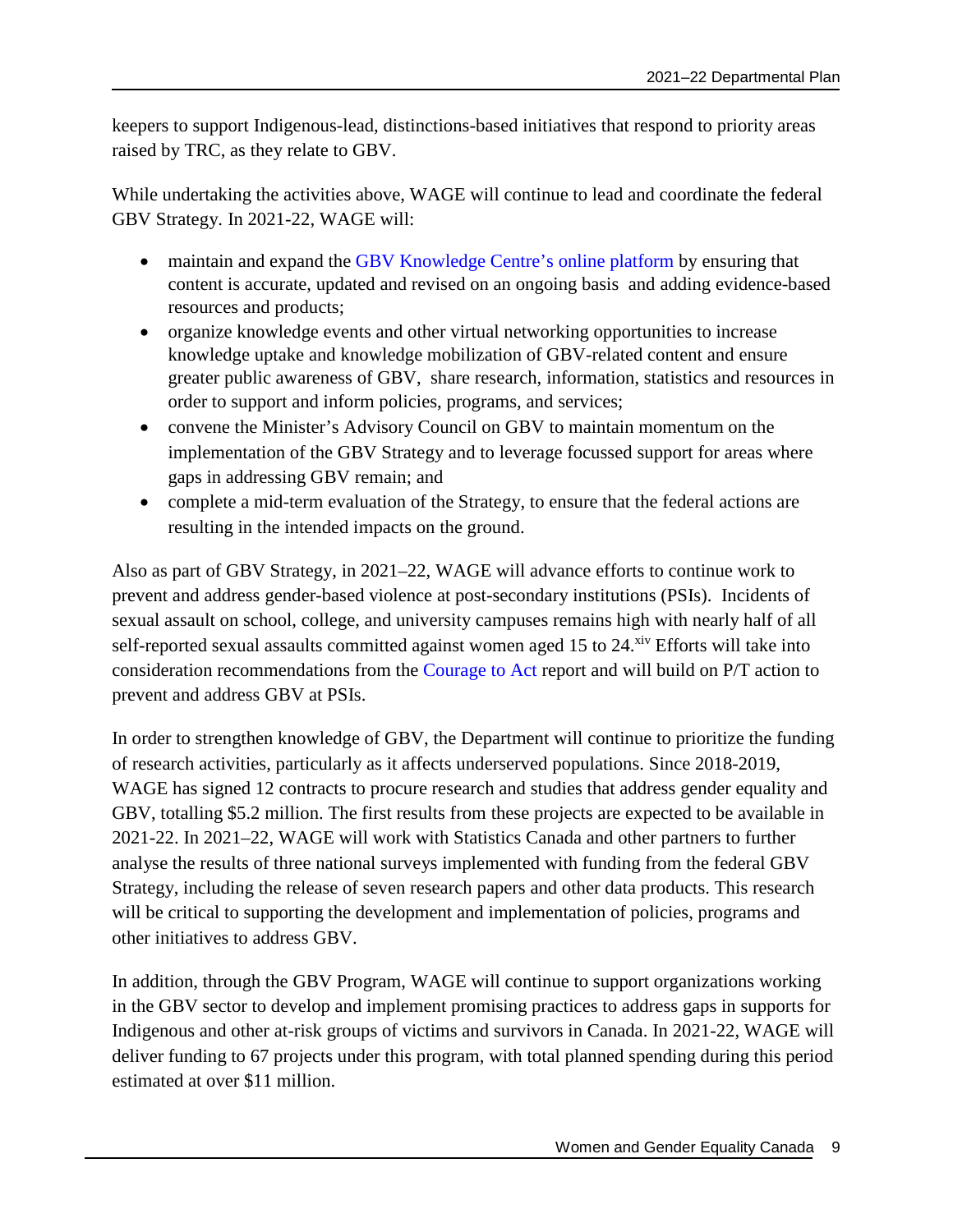Human trafficking is a heinous crime and a form of GBV. Women and girls accounted for 97% of police-identified human trafficking victims in Canada between 2009 and 2018, and 73% victims were women under the age of  $25<sup>xy</sup>$ . In 2019, the Government of Canada launched the [National Strategy to Combat Human Trafficking](https://www.publicsafety.gc.ca/cnt/rsrcs/pblctns/2019-ntnl-strtgy-hmnn-trffc/index-en.aspx)<sup>[xvi](#page-39-15)</sup> (National Strategy), with activities divided across five pillars: empowerment, prevention, protection, prosecution, and partnership.

In support of this strategy, WAGE established the Human Trafficking Initiative, to deliver funding to organizations to develop, test and implement innovative and promising practices to enhance empowerment supports for at-risk populations and survivors of human trafficking and to reduce their risk of being trafficked and support them in regaining control over their lives<sup>[xvii](#page-39-16)</sup>. In 2021-22, WAGE will deliver funding to 43 projects to address human trafficking, with total planned spending during this period estimated at over \$4.5 million.

In 2021-22, WAGE will continue to support the Government of Canada's actions to prevent harassment and violence in the workplace, including those related to new legislation and regulations that came into force on January 1, 2021.

Data from the [Survey on Sexual Misconduct at Work](https://www.statcan.gc.ca/eng/survey/household/5290) (SSMW) will be released in the reporting period and, in collaboration with Statistics Canada, WAGE will analyze the results to obtain an accurate picture of the nature, extent, and frequency of inappropriate sexual behaviours that occur in a work-related setting<sup>[xviii](#page-39-17)</sup>.

WAGE will also support the implementation of a comprehensive plan to make the Royal Canadian Mounted Police a safe and supportive work environment for all employees and to address toxic workplace cultures, systemic discrimination and harassment.

Violent extremism continues to occur in Canada. This extremism can take many forms including gender-driven violence, under which falls violent misogyny, anti-LGBTQ2 violence, and violence motivated by a person's gender identity or expression. In 2021-22, WAGE will support action to combat hate groups and online hate and harassment, ideologically motivated violent extremism and terrorist organizations.

In 2021–22, WAGE will also continue to raise awareness and promote action through a public awareness campaign and commemoration events such as the 16 Days of Activism Against Gender-Based Violence.

### **Strategic Action and Engagement to Address Systemic Barriers to Gender Equality**

Despite significant progress on eliminating systemic barriers to gender equality, more needs to be done in order to create a fairer, more inclusive Canada for the benefit of all people in Canada. The COVID-19 pandemic has exacerbated and exposed fundamental gaps in our society. Women lost jobs in March 2020 at twice the rate of men, and in May 2020, when the economy started to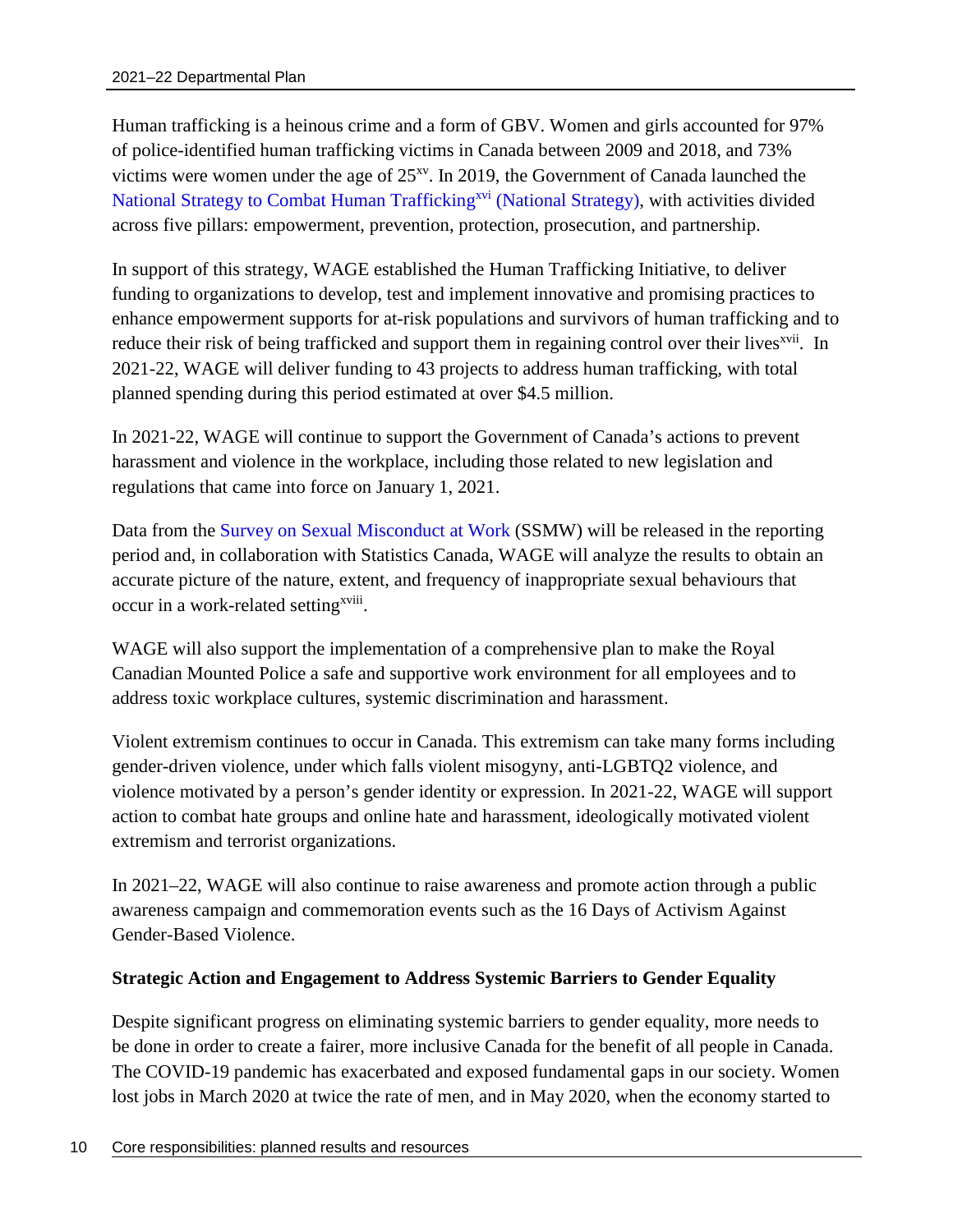reopen, increases in employment for men were double that of women.<sup>[xix](#page-39-18)</sup> Compounding this issue was the closure of schools and daycare centers, affecting many women's ability to participate in the labour force. Indigenous women, recent immigrant women, female lone parents, senior women, and LGBTQ2 people are disproportionately impacted by poverty and face core housing needs as a result of the pandemic. The Government of Canada's overriding priority is to protect the health and safety of all people in Canada, while supporting them through the economic impacts of the COVID-19 crisis.

In order to ensure recovery from the COVID-19 pandemic is inclusive, in 2021-22, WAGE will support the collection of disaggregated data and research related to gender equality, specifically in the context of the COVID-19 pandemic, including for Black, Indigenous and other racialized women, people in rural areas, low-income individuals, and people with disabilities. This effort will enhance WAGE capacity to provide gender expertise and to power a whole-of-government and intersectional feminist approach to recovery from the COVID-19 pandemic and beyond.

Women entrepreneurs in Canada are key to our economic success as a country and make valuable contributions to our communities. Despite this, women still face unique and systemic barriers to starting and growing a business, and the COVID-19 pandemic has disproportionately impacted women entrepreneurs.<sup>[xx](#page-39-19)</sup> The already wide gap for women-owned businesses could be further exacerbated with the closure of schools and daycares, loss of commercial revenue coupled with ongoing capital costs, as well as a lack of access to capital during the pandemic. To confront this issue, the Government of Canada is investing nearly \$5 billion in the first ever [Women Entrepreneurship Strategy \(WES\)](https://www.ic.gc.ca/eic/site/107.nsf/eng/home)<sup>[xxi](#page-39-20)</sup> to advance women's economic empowerment and increase women-owned businesses' access to the financing, talent, networks and expertise they need to start up, scale up, and access new markets. In 2021-22, the Department will support Innovation, Science and Economic Development in the acceleration of the Women's Entrepreneurship Strategy and work across government in order to increase women-owned businesses' access to financing and expertise.

The Government of Canada is committed to standing up for fairness and equality, and an important part of that commitment includes increasing representation in hiring appointments, and leadership development within the Public Service. In 2021-22, WAGE will also work with the Treasury Board Secretariat to develop and implement a government-wide strategy and action plan to accelerate progress on diversity and inclusion, in order to achieve a representative and inclusive public service. The action plan will work to increase the representation of women, Black and racialized people in Canada, persons with disabilities, Indigenous Peoples and LGBTQ2 people in Canada in hiring, appointments and leadership development within the Public Service.

In collaboration with Canadian businesses and diversity organizations, the Government of Canada is working to improve access for racialized persons, people who identify as LGBTQ2,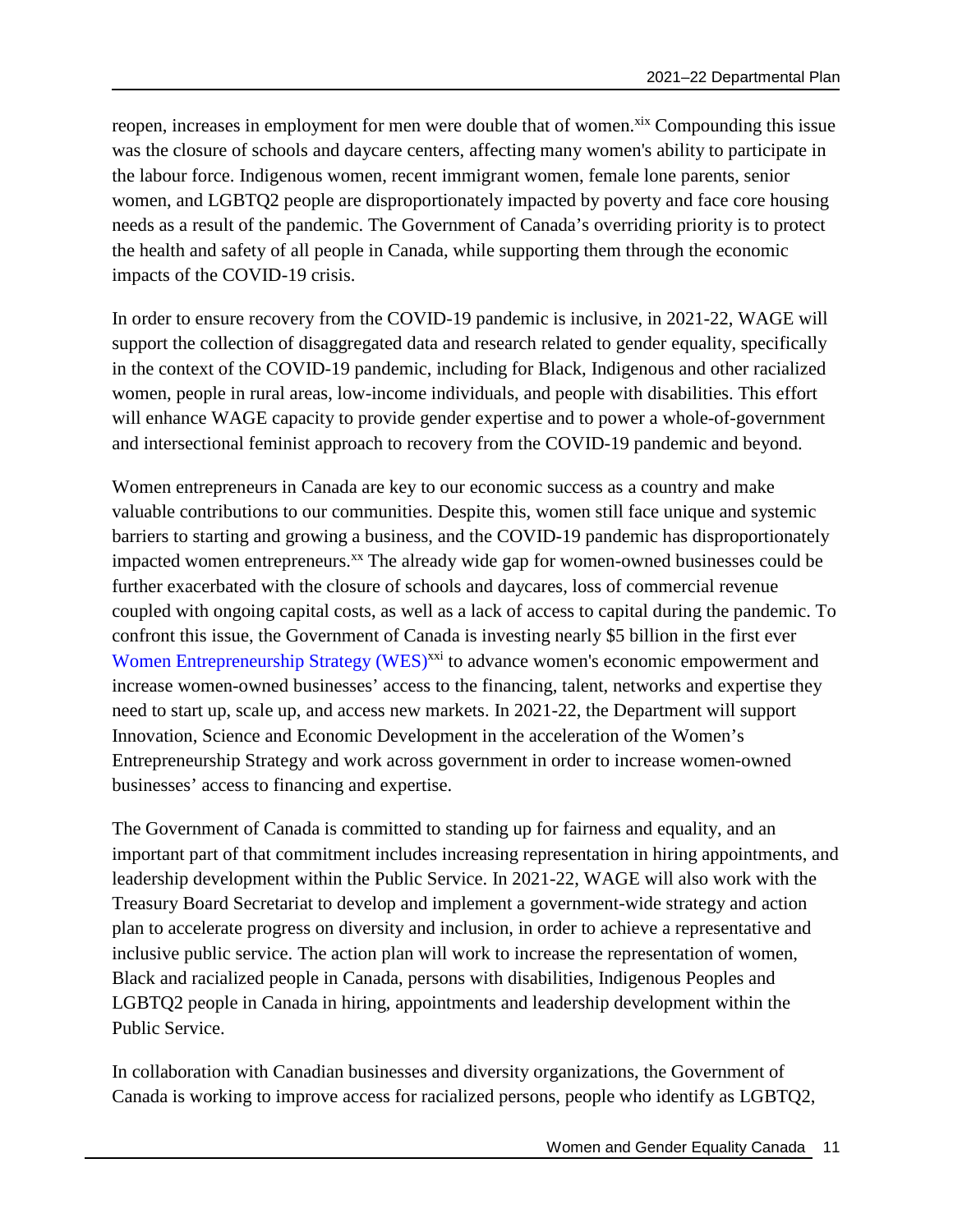people living with disabilities, as well as First Nations, Inuit and Métis persons to positions of influence and leadership on corporate boards and in senior management. The Government is encouraging Canadian organizations to increase the representation and inclusion of diverse groups within their workplace, while highlighting the benefits of giving all people in Canada a seat at the table. In 2021-22, WAGE will support further progress on increasing gender equality and diversity in Canadian companies, including achieving gender parity on Canadian boards and senior management, as well as increasing representation of other under-represented groups, including racialized persons, people living with disabilities (including invisible and episodic disabilities) and members of the LGBTQ2 community, on Canadian board(s) and senior management.

WAGE will also continue to support federal partners in law enforcement and the criminal justice system, to ensure that barriers to gender equality and systemic inequities in the justice system are addressed appropriately. In recognition of disproportionate impacts on groups including Indigenous Peoples and Black Canadians, WAGE will support Justice Canada in the introduction of legislation and other actions to address systemic inequities in the criminal justice system.

Investing in accessible, high-quality child care is not only good for families, it makes good economic sense. It gives children a good start in life and gives parents, especially mothers, the support they need to maintain good jobs and provide for their families. In September 2020, the number of mothers who worked less than half of their usual hours for reasons most likely related to COVID-19 was 70 per cent higher than in February, compared with 24 per cent among fathers.<sup>[xxii](#page-39-21)</sup> Early childhood educators are often in low wage positions, experience poor working environments, have limited career advancement opportunities and are undervalued. Furthermore, child care providers have been particularly hard-hit by the COVID-19 pandemic. The initial lockdown meant the closure of most child care operations across the country. Even as the economy reopened, the implementation of new public health practices and the uneven return of children in care resulted in financial challenges for many providers, and made more precarious the work of over 280,000 early childhood educators and child care workers across the country, representing  $1.6\%$  of the total employed population.<sup> $x$ xiii</sup>

In 2021-22, WAGE will support Employment and Social Development Canada in making significant, long-term, sustained investment to create a Canada-wide early learning and child care system, including investments in additional before-and-after school spaces for kids under 10. Specifically, WAGE will co-chair two inter-departmental committees with Employment and Social Development Canada, with the objective of facilitating collaboration and informationsharing across the federal government in support of this commitment. In addition, WAGE will engage with stakeholders and provincial/territorial governments to chart a forward path.

WAGE will also continue to work closely with provincial and territorial governments through the [Federal-Provincial-Territorial \(FPT\) Forum of Ministers Responsible for the Status of](https://cfc-swc.gc.ca/trans/briefing-information/transition/2019/tab12-en.html)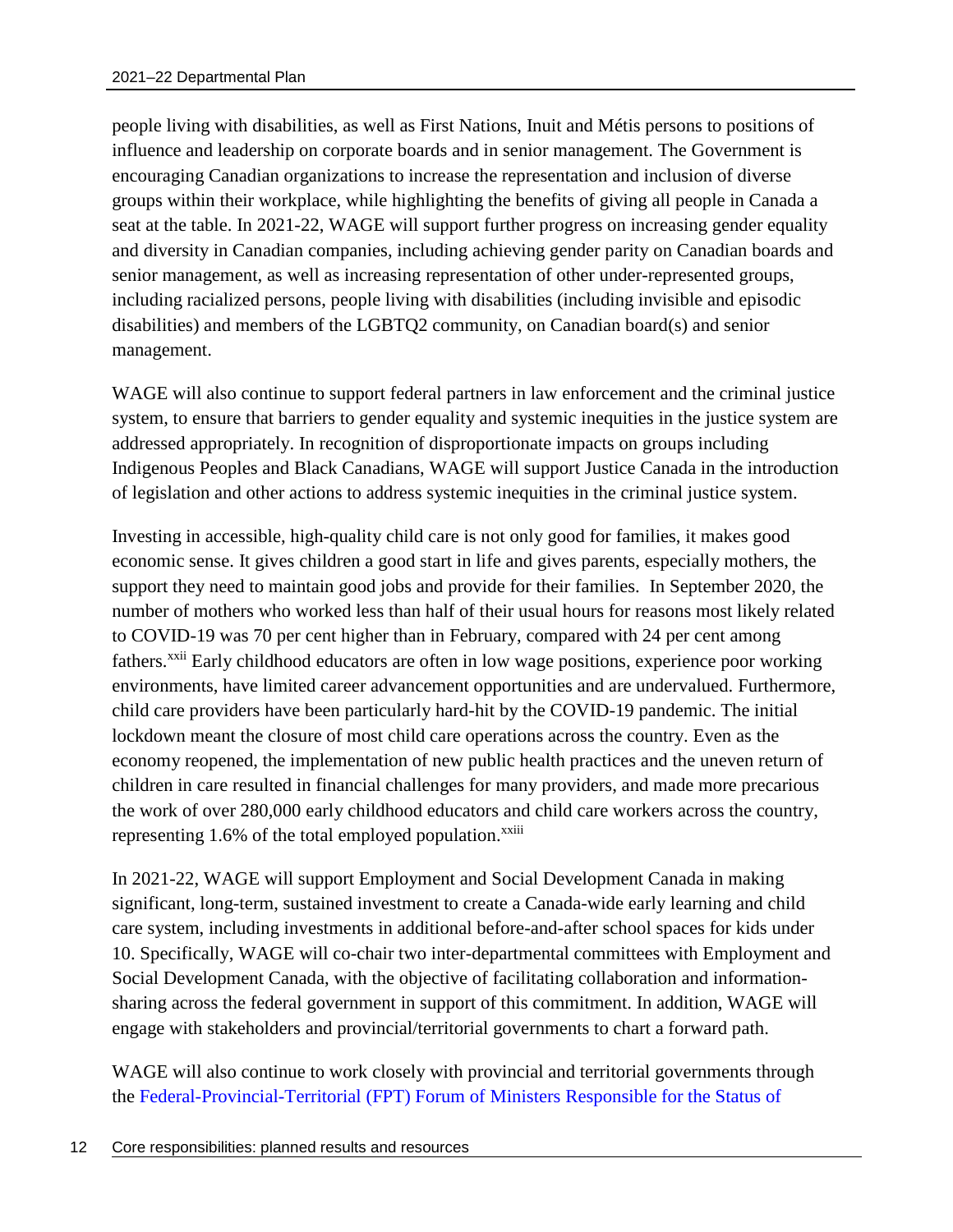[Women](https://cfc-swc.gc.ca/trans/briefing-information/transition/2019/tab12-en.html)<sup>[xxi](https://cfc-swc.gc.ca/trans/briefing-information/transition/2019/tab12-en.html)[v](#page-39-23)</sup> to develop a three-year strategic plan to advance gender equality, including advancing priorities in the context of COVID-19 and the recovery period that will follow. WAGE will continue to seek guidance and work with the [Indigenous Women's Circle \(IWC\)](https://www.canada.ca/en/women-gender-equality/news/2018/05/backgrounder---members-of-the-indigenous-womens-circle.html)<sup>[xxv](#page-39-24)</sup> – which consists of a group of Indigenous women leaders and experts, in both the public and private sectors – on the challenges they face and their priorities related to advancing gender equality.

To tackle persistent gaps in research and care, as well as, to advance an intersectional approach in the women's health field, WAGE will continue to collaborate with Canadian Institutes of Health Research (CIHR) by providing technical expertise in the creation of a National Women's Health Research Institute.

The Government of Canada continues to embrace its international roles and responsibilities as a world leader in promoting and advancing gender equality, and the full realization of women's human rights. In the 2021-22 year, WAGE will continue to engage with domestic and international partners to advance gender equality and champion the rights and empowerment of women and girls globally. In particular, WAGE will support Canada's participation in the 65<sup>th</sup> annual [United Nations Commission on the Status of Women \(UNCSW\)](https://www.unwomen.org/en/csw)<sup>[xxvi](#page-39-25)</sup>. In addition, WAGE will continue to collaborate with Global Affairs Canada on the Generation Equality Forum. To mark the 25<sup>th</sup> anniversary of the adoption of the Beijing Declaration and Platform for Action (Beijing +25), UN Women, as well as the governments of France and of Mexico, launched the Generation Equality Forum, with the goal of making meaningful progress over the next five years to advance gender equality. This is being achieved through Action Coalitions – partnerships between countries, civil society, and the private sector – in six key areas:

- gender-based violence;
- economic justice and rights:
- bodily autonomy and sexual and reproductive health and rights;
- feminist action for climate justice;
- technology and innovation for gender equality; and
- feminist movements and leadership.

Each Action Coalition is expected to develop and implement a set of measurable, scalable and multi-stakeholder actions. As a leader of the Action Coalition on Feminist Movements and Leadership, in the 2021-22 year, WAGE and Global Affairs Canada will identify actions and develop a plan, in collaboration with civil society and other partners.

### **Ensuring Robust GBA+ Throughout Federal Government Decision-Making Process**

Gender-based Analysis Plus  $(GBA+)^{xxvii}$  $(GBA+)^{xxvii}$  $(GBA+)^{xxvii}$  is an analytical tool used to support the development of responsive and inclusive policies, programs and other initiatives. GBA+ is a tool for understanding how various factors that make up who we are and the world around us interact to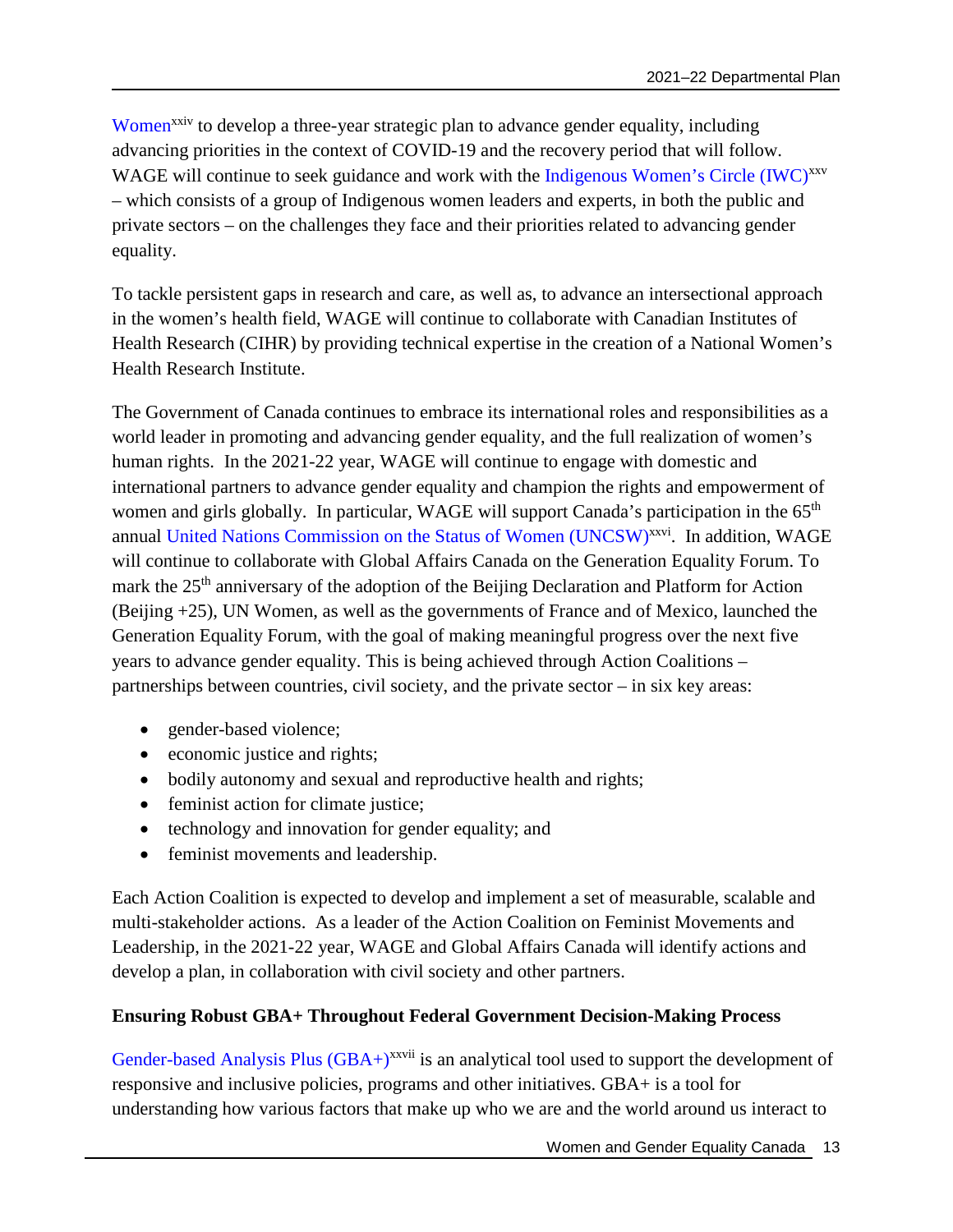shape our experiences and social, health, and economic outcomes. Applying GBA+ to all initiatives ensures that diversity considerations are embedded in the decision-making process, allowing for responsive and inclusive initiatives that meet the needs of diverse groups of people. In 2021-22, WAGE will work with federal partners to undertake an evaluation of GBA+ with the goal of enhancing the framing and parameters of this analytical tool, and with particular attention to the intersectional analysis of race, indigeneity, disability and sexual identity, among other characteristics.

In order to strengthen the tool and the capacity of the public service to use it in all government decision-making, in 2021-22, WAGE will work with other departments and agencies with diversity and inclusion mandates to develop a suite of [tools and resources.](https://cfc-swc.gc.ca/gba-acs/resources-ressources-en.html)<sup>[xxviii](#page-39-27)</sup> This includes the development of step-by-step guidance on how to undertake intersectional analysis in the development, implementation and evaluation of policies, programs, legislation and other initiatives. Resources specific to the various factors that shape outcomes, experiences and barriers to equality, will also be developed to support the application of GBA+. The Department will also work in close collaboration with the Canada School of Public Service and other partners in developing and implementing GBA+ training. This includes creating new or adapting existing opportunities for learning and development using virtual platforms and increasing flexibilities for more self-paced and self-directed participation. These efforts will help ensure that more people can take advantage of a broader array of learning opportunities so that rigorous GBA+ is undertaken across a wider range of government activities. By enhancing resources and supports for GBA+, public servants will be better equipped to ensure that equality, diversity, and inclusion issues are understood and considered in the development and implementation of legislation, budgets, and policies and in the design, delivery and evaluation of programs, including COVID-19 recovery measures.

In Budget 2018, the [Canadian Gender Budgeting Act](https://laws-lois.justice.gc.ca/eng/acts/C-17.2/FullText.html)<sup>[xxix](#page-39-28)</sup> was enacted to ensure the inclusion of gender and diversity considerations in all federal budgets. In 2021-22, the Department will continue to work with Finance Canada to improve the quality, scope, and implementation of GBA+ in future budgets.

Over the course of the fiscal year, WAGE will also continue to monitor and report on the implementation and scope, scale and quality of GBA+ across the federal government. Additionally, WAGE will oversee the continued implementation of the analytical tool in planning and reporting activities, and increase available research, evidence, and data on GBA+ in order to support its application on policies and programs across the federal government.

### **Supporting Community Action to Advance Gender Equality**

WAGE works to advance gender equality by supporting community action efforts that recognize diversity. In 2021–22, WAGE will continue to develop and deliver programming to support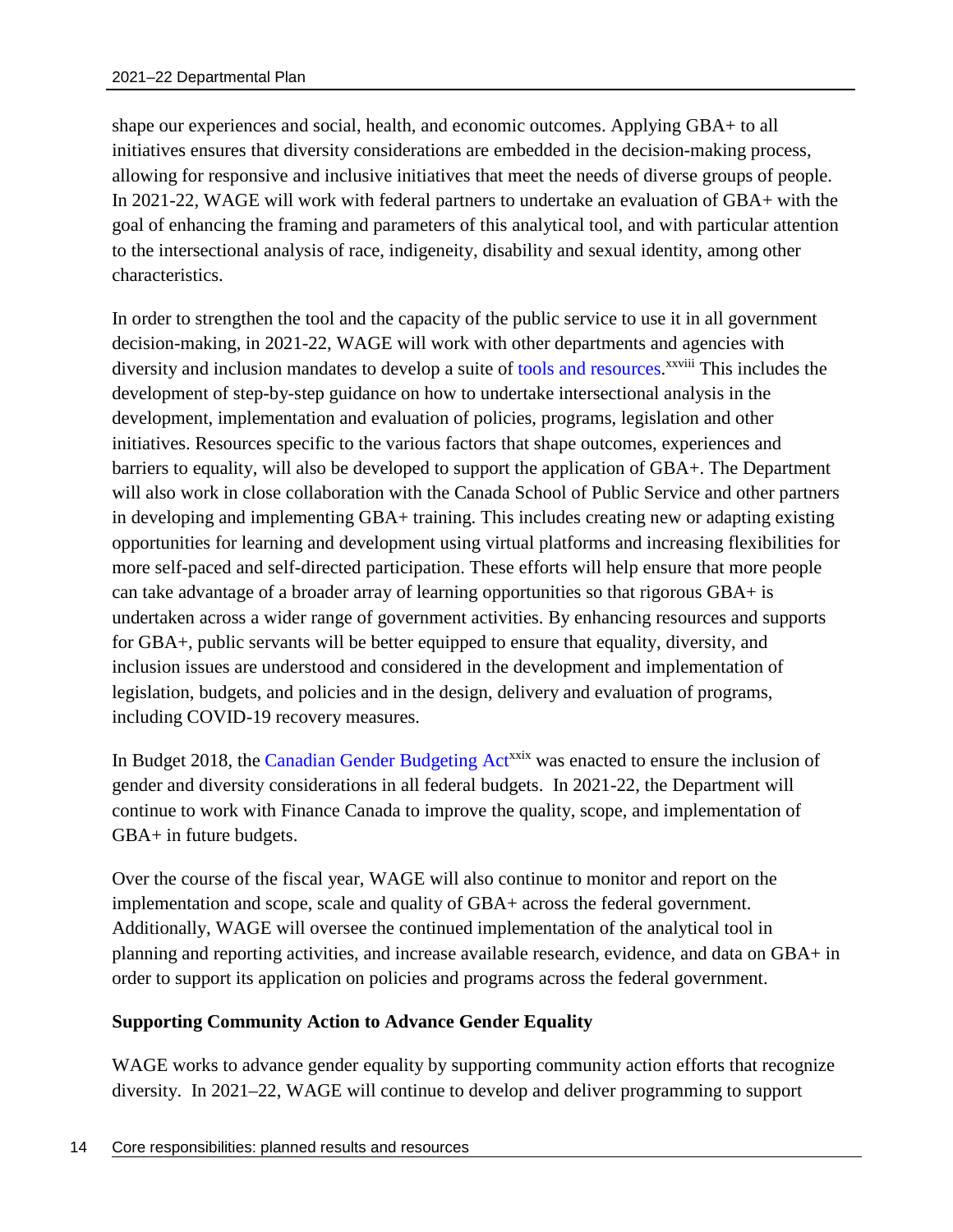projects that address systemic barriers to gender equality and build the organizational capacity of equality-seeking organizations, while taking into consideration the emerging challenges and impacts arising from the COVID 19 pandemic. In particular, over the reporting period, WAGE will focus efforts on the following initiatives:

- [LGBTQ2 Community Capacity Fund:](https://www.canada.ca/en/status-women/news/2019/09/government-of-canada-invests-in-lgbtq2-communities-in-quebec.html) To address the unique needs and persisting disparities among LGBTQ2 individuals in Canada, Budget 2019 allocated \$20 million in new funding over three fiscal years, from 2019 to 2022, to support the capacity-building and community-level work of Canadian LGBTQ2 organizations. In addition to \$2 million invested in 2019-20 to build the initial infrastructure of existing or emerging LGBTQ2 organizations at the national level and to help develop the capacity of local and regional organizations, WAGE launched a [Call for Proposals](https://cfc-swc.gc.ca/fun-fin/lgbtq2/index-en.html) to support LGBTQ2 organizations across the country whose initiatives contribute to a strong LGBTQ2 movement in Canada. In 2020-21, more than 70 projects were funded to develop the capacity of local and regional LGBTQ2 organizations. In addition, several projects, originally launched in 2019-2020, were extended. In 2021-22, the final year of the Budget 2019 funding, WAGE will continue to work with the LGBTQ2 Secretariat at Canadian Heritage to implement programming and distribute funding in support of advancing equality for LGBTQ2 People in Canada.
- Funding to Advance Systemic Change for Women's Equality: In Budget 2019, the Government of Canada proposed a historic investment: \$160 million over five years in new funding, starting in 2019-20. This funding is enabling further community action to tackle systemic barriers impeding women's progress, while recognizing and addressing the diverse experiences of gender and inequality across the country. With remaining funding, in 2021-22, WAGE will be launching a Call for Proposals to support women's recovery from the impacts of COVID-19. Funding will be prioritized for projects addressing systemic barriers for underrepresented women, including Indigenous women, senior women, women in remote, rural and/or northern communities, women living with a disability, LGBTQ2 women, women in Official Language Minority Communities, lowincome women, young women and girls, Black women, newcomer, racialized and migrant women.
- [Capacity-Building Call for Proposals](https://cfc-swc.gc.ca/fun-fin/cfp-adp/2018-1/index-en.html)<sup>[xxx](#page-39-29)</sup>: In 2021-22, WAGE will also continue to deliver programming to support the capacity and sustainability of women's and equality-seeking organizations across Canada. In Budget 2018, an investment of \$100 million was announced for capacity building in women's and equality-seeking organizations. This allowed WAGE to fund women's and Indigenous organizations to help address organizational capacity needs.

To raise awareness and encourage action and engagement in conversations to further gender equality, the department will undertake initiatives that promote and commemorate gender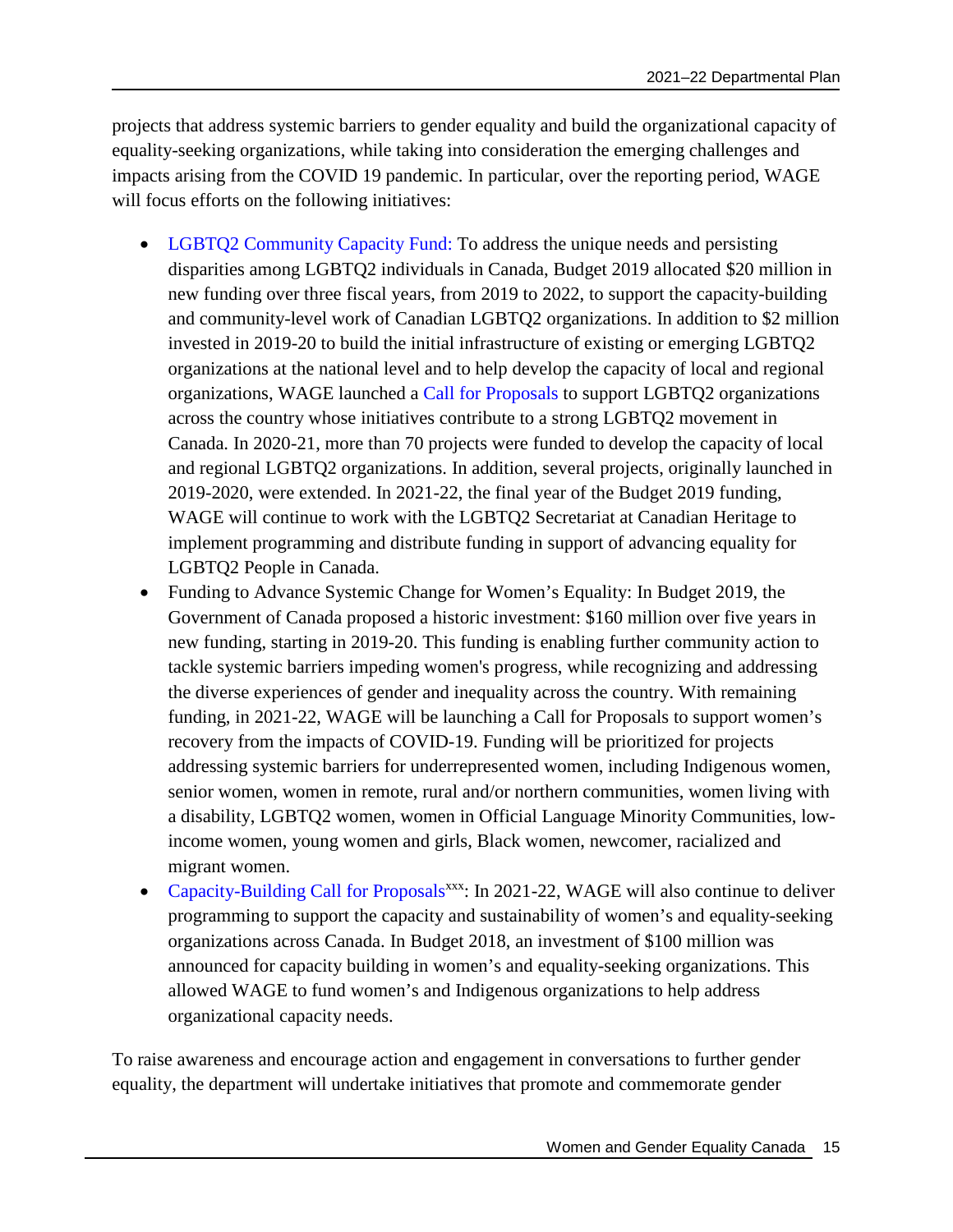equality, including [International Women's Day](https://www.internationalwomensday.com/)<sup>[xxxi](#page-39-30)</sup>, [Gender Equality Week](https://cfc-swc.gc.ca/commemoration/gew-ses/index-en.html)<sup>[xxxii](#page-39-31)</sup>[,](#page-39-31) Women's History Month<sup>[xxxiii](#page-39-32)</sup>[, International Day of the Girl](https://cfc-swc.gc.ca/commemoration/whm-mhf/index-en.html)<sup>[xxxiv](#page-39-33)</sup>, and [Persons Day](https://cfc-swc.gc.ca/commemoration/whm-mhf/persons-personne-en.html)<sup>[xxxv](#page-39-34)</sup>.

#### **Gender-based analysis plus**

WAGE is the lead federal department responsible for advancing gender equality, including with respect to sex, sexual orientation, gender identity and expression. Therefore, gender and intersectional identities considerations are fundamental in the design and delivery of all programs and initiatives undertaken as part of our Core Responsibility of Advancing Gender Equality. WAGE has a legislated mandate to promote an intersectional gender lens through the Government-wide implementation of GBA+. This application of an intersectional gender lens will help us to understand better the intersection of sex and gender with other factors, including – but not limited to – race, ethnicity, Indigenous identity, age, sexual orientation, education, income, geographical location and disability. The tool ensures that diversity considerations are embedded in the decision-making process, allowing for responsive and inclusive initiatives that meet the needs of diverse groups of people. WAGE continues to support the integration of GBA+ throughout the policy, legislation, and program development and evaluation cycle within the federal government.

In order to ensure access to data and evidence to support GBA+, WAGE is undertaking and funding research and data collection to fill existing knowledge gaps. GBA+ is also applied to all of our initiatives to engage people across Canada and our partners on important topics related to gender equality.

## **United Nations' 2030 Agenda for Sustainable Development and the UN Sustainable Development Goals (SDGs)**

As part of the Government of Canada's implementation of the 2030 Agenda for Sustainable Development, WAGE will continue to work with Employment and Social Development Canada, the lead federal department, and other responsible federal departments and agencies to implement the SDGs.

WAGE will collaborate with other federal departments and agencies on the development of a federal plan that will support coordinated implementation across the federal government. Specifically, WAGE will focus on coordination of federal initiatives under SDG 5: *Achieve gender equality and empower all women and girls*, including identification of targets and indicators, and monitoring and reporting on progress. This involves working with Statistics Canada to ensure alignment with the Gender Results Framework.

Canada has taken concrete steps to support SDG  $5^{xxxxvi}$  $5^{xxxxvi}$  $5^{xxxxvi}$ , including the Prime Minister's appointment of a gender-balanced Cabinet, Canada's first-ever Gender Statement as part of a federal budget in Budget 2017, the launch of a federal strategy to prevent and address genderbased violence, and strong investments in gender equality through Budget 2018 and 2019.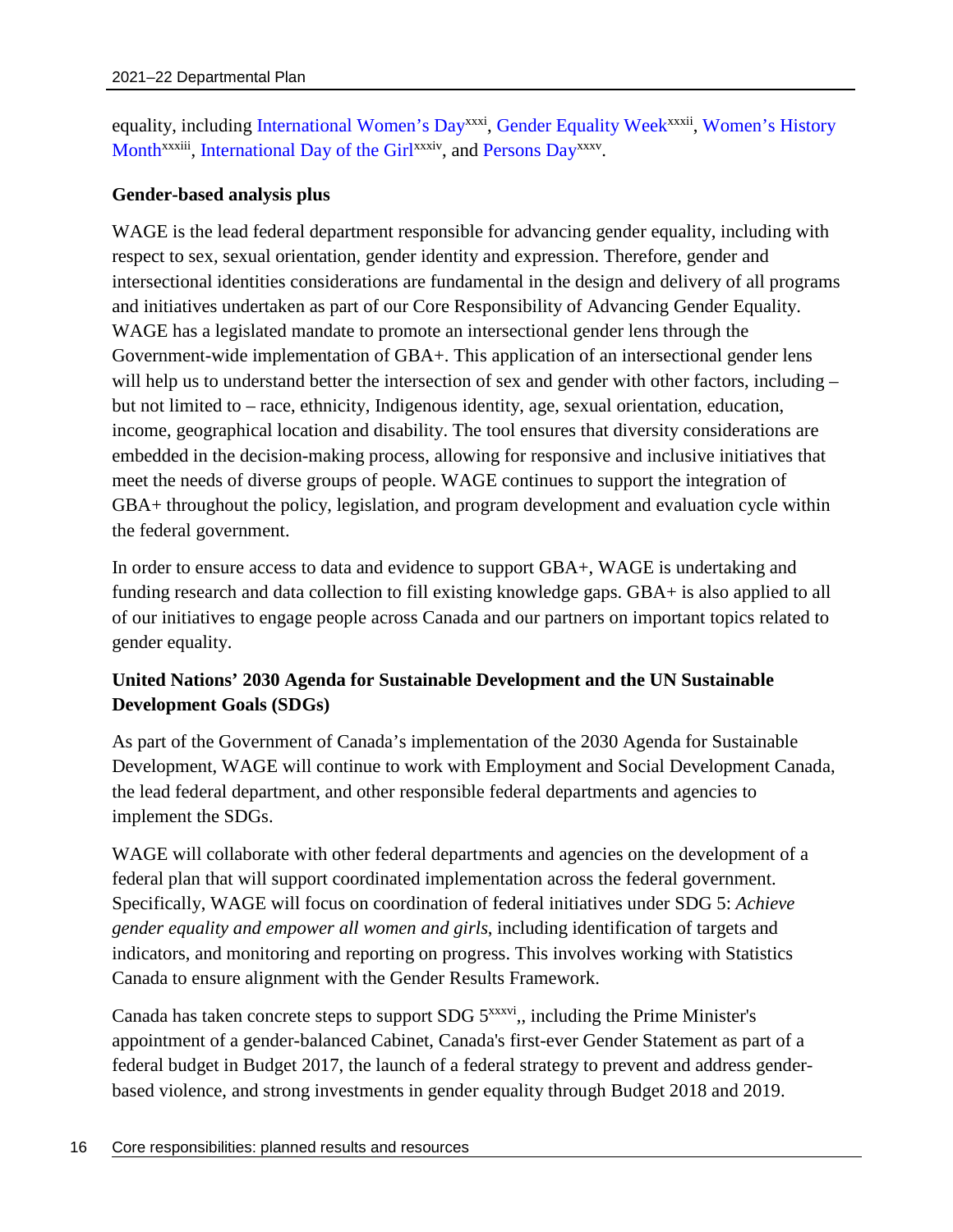[Canada's Feminist International Assistance Policy](https://www.international.gc.ca/world-monde/issues_development-enjeux_developpement/priorities-priorites/policy-politique.aspx?lang=eng)<sup>[xxxvii](#page-39-36)</sup>, implemented by Global Affairs Canada, will play a key role in supporting SDG 5 abroad by helping to achieve gender equality and the empowerment of women and girls internationally. WAGE continues to support the application of Gender-based Analysis Plus (GBA+) across the federal government and the whole-ofgovernment implementation of the SDGs, which will contribute to progress on SDG 5 (gender equality).

Planned results for Advancing Gender Equality

| <b>Departmental</b><br><b>results</b>                                                          | <b>Departmental</b><br>result indicator                                                                                                                                                        | <b>Target</b>               | Date to<br>achieve<br>target | 2017-18<br><b>Actual</b><br><b>results</b> | 2018-19<br><b>Actual</b><br><b>results</b> | 2019-20<br><b>Actual</b><br><b>results</b> |
|------------------------------------------------------------------------------------------------|------------------------------------------------------------------------------------------------------------------------------------------------------------------------------------------------|-----------------------------|------------------------------|--------------------------------------------|--------------------------------------------|--------------------------------------------|
| The<br>Department's<br>interventions<br>facilitate the<br>advancement<br>of gender<br>equality | Percentage of<br>projects funded by<br>the Department<br>that have an<br>impact on reducing<br>systemic barriers<br>to gender equality                                                         | At least 85% <sup>1</sup>   | March 2021 <sup>1</sup>      | <b>Not</b><br>available <sup>2</sup>       | 89%                                        | <b>Not</b><br>$a$ vailable $3$             |
|                                                                                                | Percentage of<br>stakeholders that<br>applied knowledge<br>or resources from<br>the Gender-Based<br>Violence<br>Knowledge Centre                                                               | Greater than<br>75%         | March 2020                   | <b>Not</b><br>available <sup>2</sup>       | <b>Not</b><br>available <sup>4</sup>       | 86%                                        |
|                                                                                                | Number of<br>partnerships or<br>coalitions with<br>governments, and<br>international,<br>Indigenous, civil<br>society, private<br>sector, women's<br>and equality-<br>seeking<br>organizations | At least 1,200 <sup>1</sup> | March 2021 <sup>1</sup>      | <b>Not</b><br>available <sup>2</sup>       | 1,261                                      | 1,292                                      |
|                                                                                                | Number of federal<br>government data<br>and research gaps<br>filled as identified<br>by the<br>Interdepartmental<br>Committee on<br><b>Gender Equality</b>                                     | Not available <sup>5</sup>  | Not available <sup>5</sup>   | Not<br>available <sup>5</sup>              | <b>Not</b><br>available <sup>5</sup>       | 45                                         |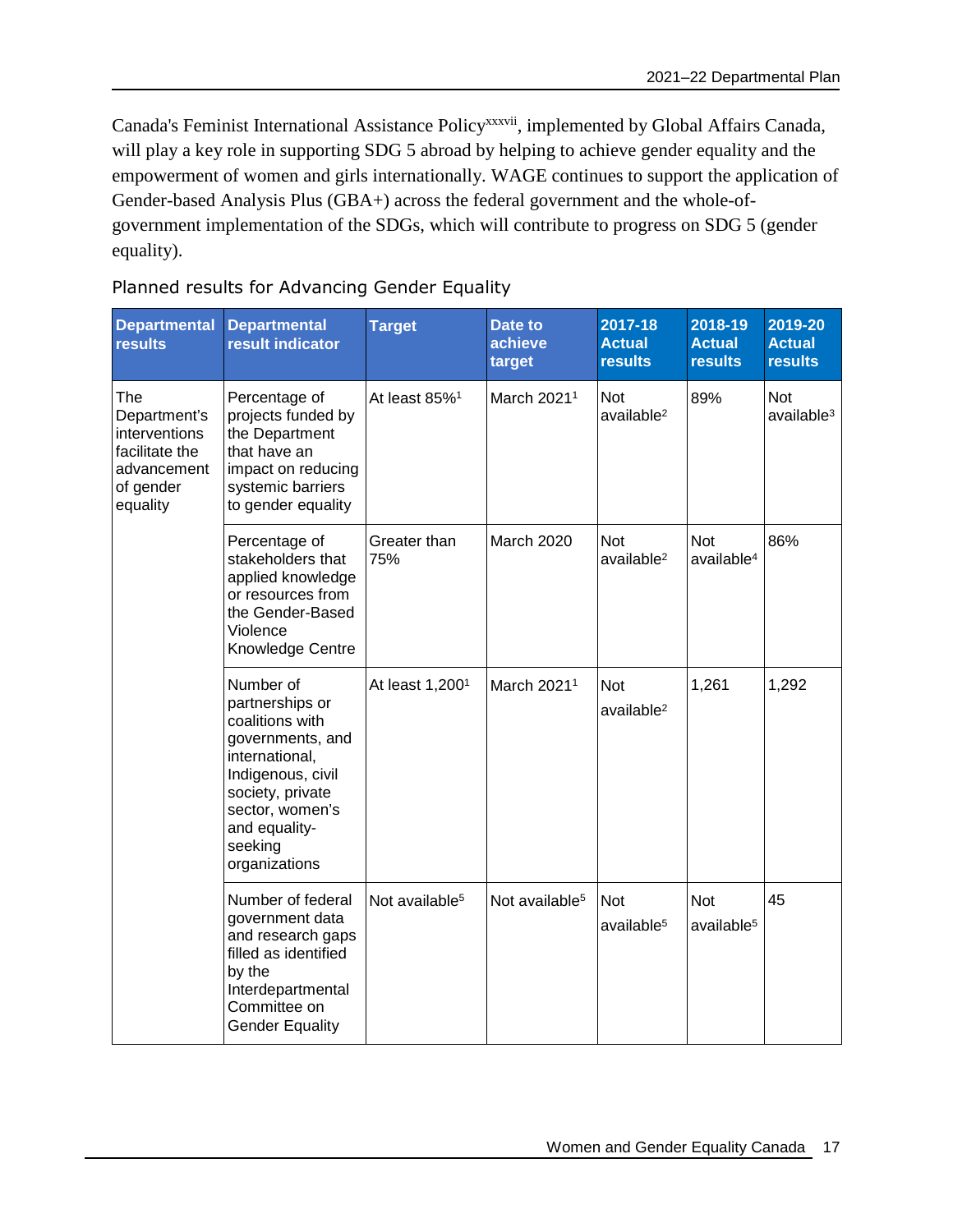| The federal<br>government<br>systematically<br>considers<br>gender<br>equality | Percentage of<br>federal<br>organizations<br>satisfied with the<br>Department's tools<br>and resources to<br>incorporate gender<br>equality<br>considerations into<br>their work | Greater than<br>68%        | March 2020                 | <b>Not</b><br>available $2$          | 99% | <b>Not</b><br>available <sup>6</sup> |
|--------------------------------------------------------------------------------|----------------------------------------------------------------------------------------------------------------------------------------------------------------------------------|----------------------------|----------------------------|--------------------------------------|-----|--------------------------------------|
|                                                                                | Number of major<br>new federal<br>initiatives (e.g.<br>policies and<br>programs) that<br>include specific<br>measures to<br>advance gender<br>equality                           | Not available <sup>1</sup> | Not available <sup>1</sup> | <b>Not</b><br>available <sup>2</sup> | 58  | <b>Not</b><br>available <sup>6</sup> |

<sup>1</sup>No target was established for 2019–20 and 2020-21 as the baseline has not yet been identified. A target will be set for a future Departmental Plan.

<sup>2</sup>This performance indicator was included in the Departmental Results Framework starting in 2018–19. Actual results for this performance indicator are not available for previous fiscal years.

<sup>3</sup>The onset of the COVID pandemic caused delays in the submission of final reports for grants and contributions, which resulted in a smaller sample of available data and therefore complete results are not yet available.

<sup>4</sup>The GBV KC was launched in December 2018. Data collection to measure this performance indicator began in 2019–20.

<sup>5</sup>This is a new indicator. The baseline will be established based on 2019–20 data, once finalized. The target and date to achieve target will be set for subsequent fiscal years. Actual results for this performance indicator are not available for previous fiscal years.

<sup>6</sup>The onset of the COVID pandemic caused delays in the launch of the GBA+ Implementation survey; the results for the 2019–20 fiscal year are not yet available.

[Financial, human resources and performance information for the WAGE's program inventory is](#page-39-37)  available in the GC InfoBase.<sup>[xxxviii](#page-39-37)</sup>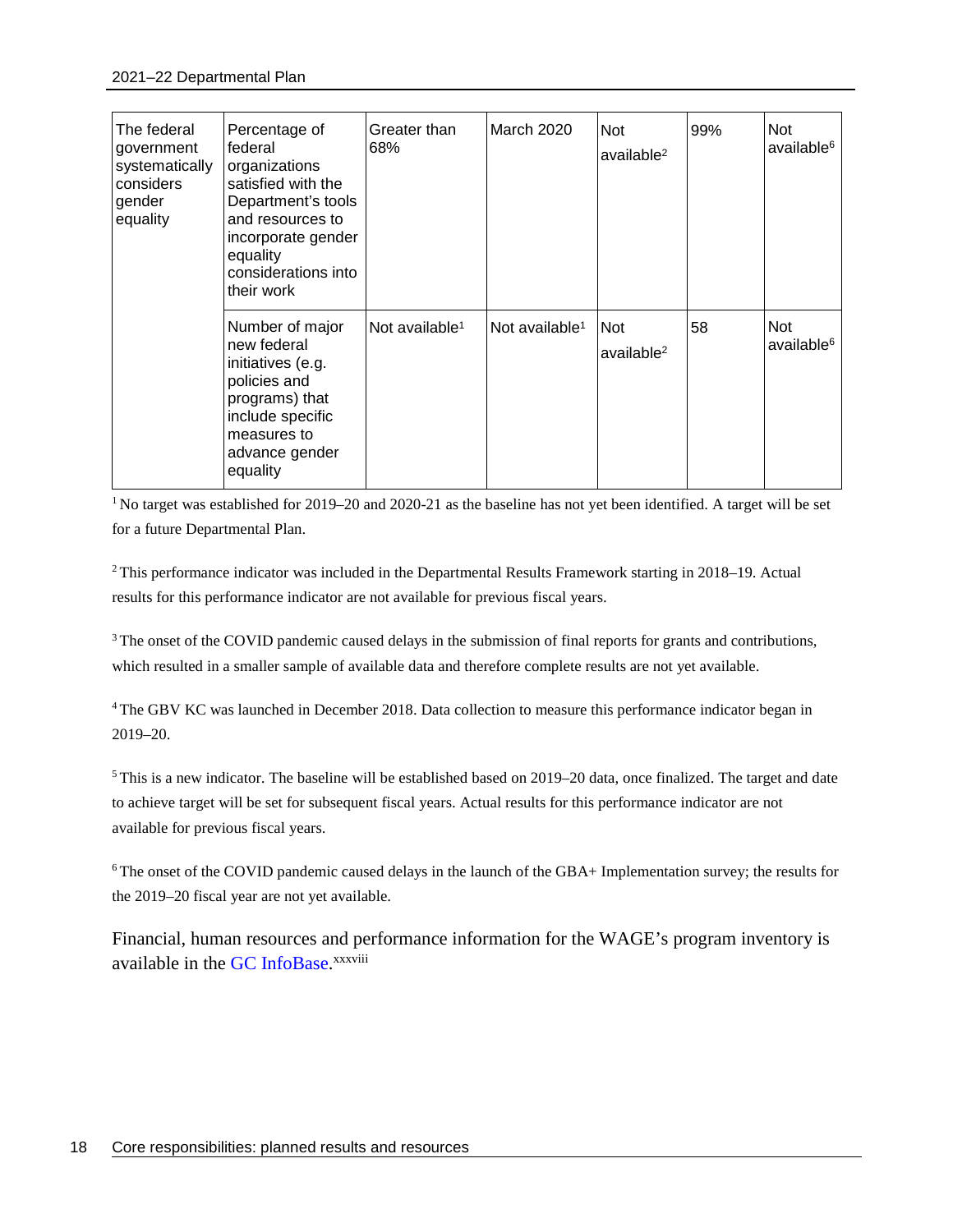| 2021-22 budgetary<br>spending (as indicated<br>in Main Estimates) | $ 2021 - 22 $<br>planned spending | $ 2022 - 23 $<br>planned spending | $2023 - 24$<br>planned spending |
|-------------------------------------------------------------------|-----------------------------------|-----------------------------------|---------------------------------|
| 111,716,737                                                       | 111,716,737                       | 116,605,325                       | 137,530,069                     |

Planned budgetary financial resources for Advancing Gender Equality

[Financial, human resources and performance information for WAGE's](#page-39-38) program inventory is available in the GC InfoBase.<sup>[xxxix](#page-39-38)</sup>

# Planned human resources for Advancing Gender Equality

| $2021 - 22$                   | $ 2022 - 23 $                 | $2023 - 24$                   |
|-------------------------------|-------------------------------|-------------------------------|
| planned full-time equivalents | planned full-time equivalents | planned full-time equivalents |
| 1231                          | 224                           | 190                           |

[Financial, human resources and performance information for the WAGE's](#page-39-39) program inventory is available in the GC InfoBase.<sup>[xl](#page-39-39)</sup>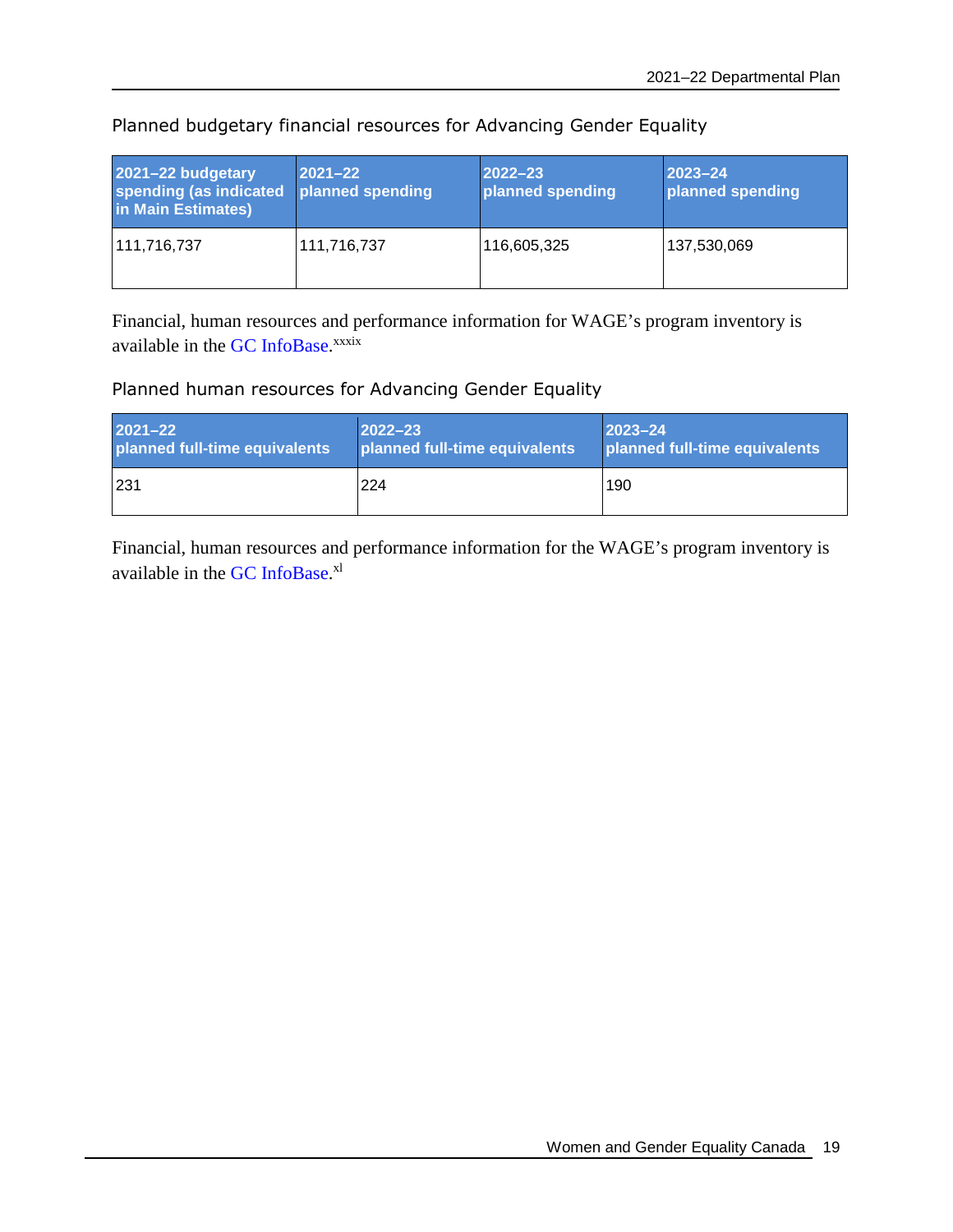# <span id="page-23-0"></span>Internal Services: planned results

# **Description**

Internal Services are those groups of related activities and resources that the federal government considers to be services in support of Programs and/or required to meet corporate obligations of an organization. Internal Services refers to the activities and resources of the 10 distinct services that support Program delivery in the organization, regardless of the Internal Services delivery model in a department. These services are:

- Management and Oversight Services
- Communications Services
- ▶ Legal Services
- Human Resources Management Services
- Financial Management Services
- ▶ Information Management Services
- **Information Technology Services**
- ▶ Real Property Management Services
- Materiel Management Services
- ▶ Acquisition Management Services

## **Planning highlights**

Over the reporting period, the department will continue to strengthen internal services functions, including those related to Human Resources and integrated services processes. Efforts will be maintained to prepare WAGE's offices and staff for an eventual return to the worksite following the COVID-19 pandemic, in accordance with local, provincial, and federal public health measures. The department will also continue to support staff in working in a virtual environment by providing the tools and equipment required to continue to deliver on the mandate of the department, in alignment with Treasury Board guidance.

### **Enabling tools and processes**

As part of the government's approach to information technology (IT) and information management (IM), WAGE will continue to strengthen its digital capacity to ensure operational efficiency based on user collaboration, while continuing to strengthen cybersecurity. To this end, WAGE will:

- Continue to migrate services to cloud computing platforms offering reliability and security while allowing increased capacity, as well as access to better performing applications;
- Continue to equip all staff with video conferencing tools and digital solutions to optimize collaboration and exchange, particularly in a virtual work environment;
- Adopt an innovative and secure approach to information management, taking into account the impacts of the pandemic and virtual work context;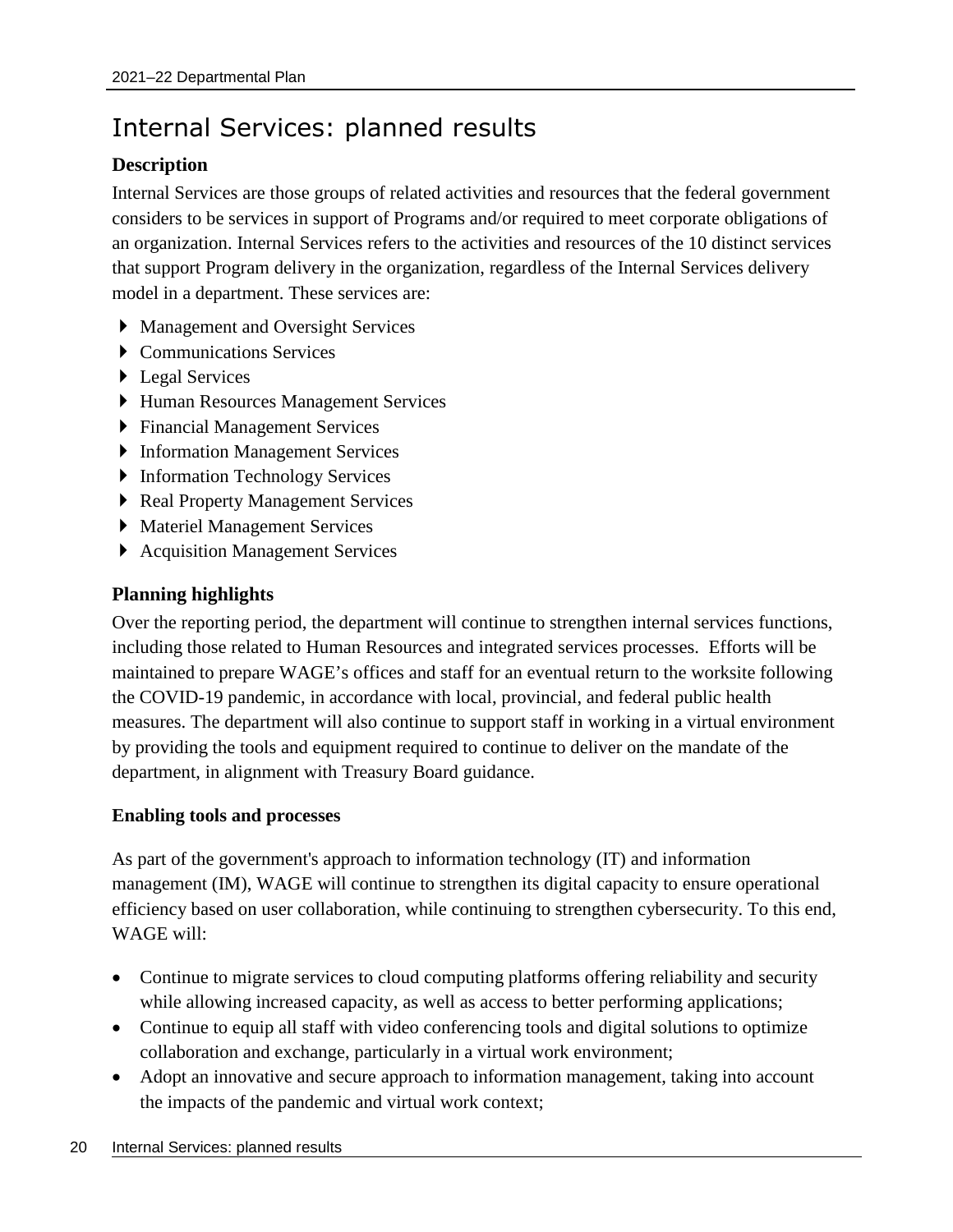Strengthen cybersecurity, particularly in light of the virtual work context, while ensuring that the right balance is struck between security and organizational performance expectations.

WAGE will also continue its efforts to ensure that all its staff are equipped with the necessary equipment to maintain the required efficiency and productivity, while adapting and optimizing its internal processes, whether in terms of financial controls, acquisitions and contracting or asset management.

### **Strong human resources processes**

To strengthen and optimize its workforce capacity, WAGE will promote evidence-based human resources management through the implementation of robust processes and tools in support of integrated planning, which will aim to:

- Stabilize the organizational structure;
- Support human resources and staffing planning;
- Attract, accommodate and retain a diverse, inclusive and highly qualified workforce.

### **Diversity and Inclusion within WAGE**

WAGE will continue to implement commitments to an inclusive workplace, including by integrating diversity and inclusion commitments and considerations at all levels of the organization.

In particular, in the 2021-22 year, the department will leverage the expertise of its Diversity and Inclusion Committee to:

- develop a departmental Diversity and Inclusion Strategy for increasing diversity and creating an inclusive workplace at WAGE, including: HR planning for hiring and retention of equity-seeking employees; accountability; diversity and inclusion training; and approaches for how to meaningfully centre the voices of equity seeking groups;
- create and support safe and brave spaces for honest dialogue; and
- implement training opportunities to combat racism, oppression, intolerance, and other forms of discrimination, including Anti-Oppression, Anti-Racism, and Unconscious Bias training.

### **Supporting well-being in the workplace**

WAGE will continue to implement commitments to a safe and healthy workplace, including by:

 Continuing to integrate diversity and inclusion commitments and considerations at all levels of the organization.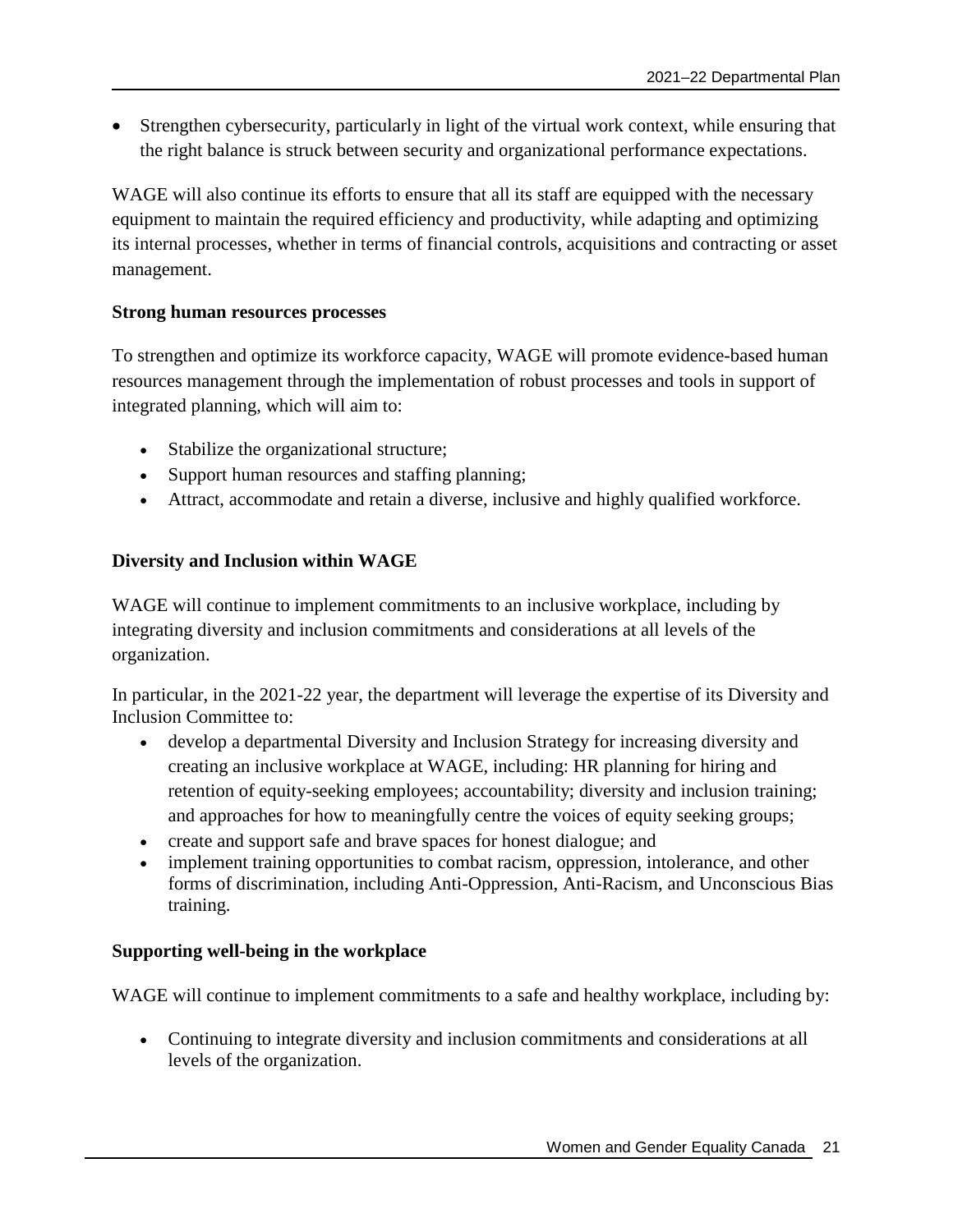- Supporting the implementation of Bill C-65: Act to amend the Canada Labour Code (harassment and violence), the Parliamentary Employment and Staff Relations Act and the Budget Implementation Act, 2017, No. 1.
- Supporting employee health and wellbeing in the context of the COVID-19 pandemic, including the safe re-entry of WAGE employees to the worksite.

Planned budgetary financial resources for Internal Services

| 2021-22 budgetary<br>spending (as indicated<br>in Main Estimates) | $2021 - 22$<br>planned spending | $ 2022 - 23 $<br>planned spending | $2023 - 24$<br>planned spending |
|-------------------------------------------------------------------|---------------------------------|-----------------------------------|---------------------------------|
| 13,830,794                                                        | 13,830,794                      | 13,958,715                        | 13,379,273                      |

Planned human resources for Internal Services

| $2021 - 22$                   | $2022 - 23$                   | $ 2023 - 24 $                 |
|-------------------------------|-------------------------------|-------------------------------|
| planned full-time equivalents | planned full-time equivalents | planned full-time equivalents |
| 101                           | 98                            | 94                            |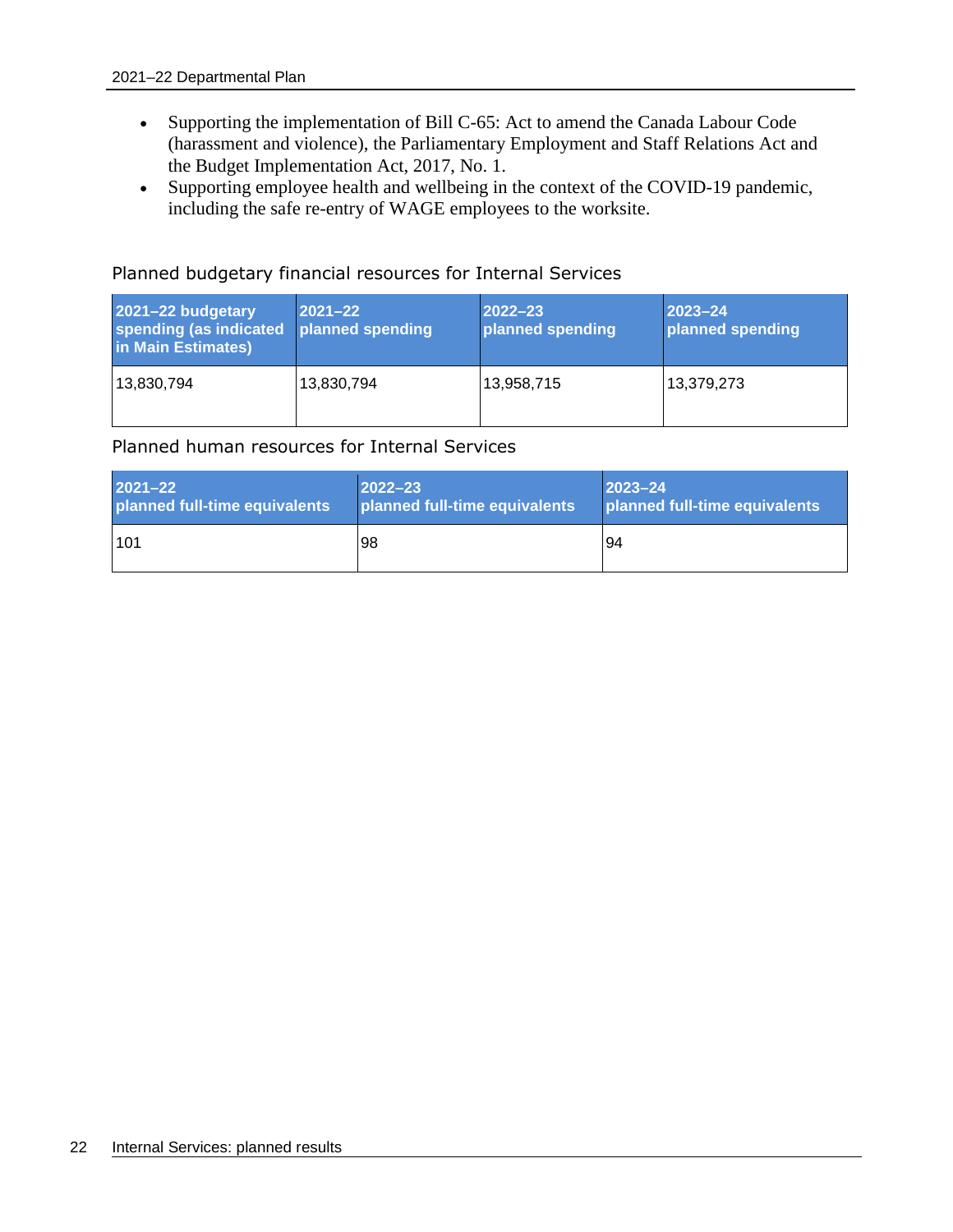# <span id="page-26-0"></span>Spending and human resources

This section provides an overview of the department's planned spending and human resources for the next three consecutive fiscal years and compares planned spending for the upcoming year with the current and previous years' actual spending.

# <span id="page-26-1"></span>Planned spending

Departmental spending 2018–19 to 2023–24

The following graph presents planned (voted and statutory) spending over time.

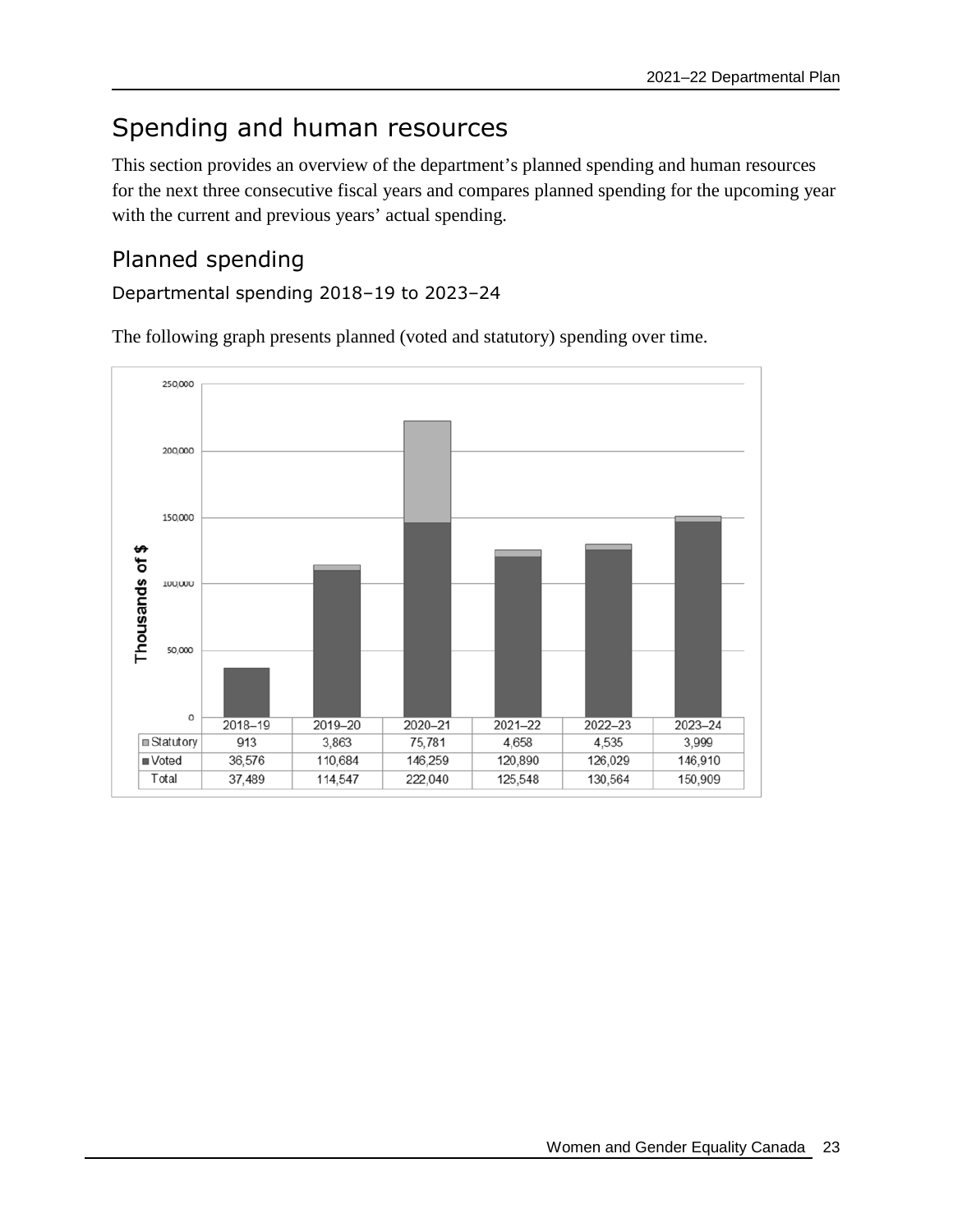Budgetary planning summary for core responsibilities and Internal Services

The following table shows actual, forecast and planned spending for each of WAGE's core responsibilities and to Internal Services for the years relevant to the current planning year.

| <b>Core</b><br>responsibilities<br>and Internal<br><b>Services</b> | $2018 - 19$<br>expenditures | $2019 - 20$<br>expenditures | $2020 - 21$<br>forecast<br>spending | $2021 - 22$<br>budgetary<br>spending (as<br>indicated in<br><b>Main</b><br><b>Estimates)</b> | $2021 - 22$<br>planned<br>spending | $2022 - 23$<br>planned<br>spending | $2023 - 24$<br>planned<br>spending |
|--------------------------------------------------------------------|-----------------------------|-----------------------------|-------------------------------------|----------------------------------------------------------------------------------------------|------------------------------------|------------------------------------|------------------------------------|
| <b>Advancing Gender</b><br>Equality                                | 31,326,456                  | 99,260,478                  | 207,728,691                         | 111,716,737                                                                                  | 111,716,737                        | 116,605,325                        | 137,530,069                        |
| <b>Subtotal</b>                                                    | 31,326,456                  | 99,260,478                  | 207,728,691                         | 111,716,737                                                                                  | 111,716,737                        | 116,605,325                        | 137,530,069                        |
| <b>Internal Services</b>                                           | 6,162,713                   | 15,286,031                  | 14,310,926                          | 13,830,794                                                                                   | 13,830,794                         | 13,958,715                         | 13,379,273                         |
| <b>Total</b>                                                       | 37,489,169                  | 114,546,509                 | 222,039,617                         | 125,547,531                                                                                  | 125,547,531                        | 130,564,040                        | 150,909,342                        |

The Department for Women and Gender Equality was created on December 13, 2018, therefore, expenditures for 2018–19 are for the period of December 13, 2018 to March 31, 2019. The decrease in planned spending for 2021–22 is a result of one-time funding received in support of Canada's COVID-19 pandemic response and to time-limited Budget 2018 funding to support the sustainability of women's and equality-seeking organizations through the Women's Program, and the Missing and Murdered Indigenous Women and Girls Commemoration Fund.

The increase in planned spending for 2022–23 and 2023–24 are primarily attributable to new ongoing and time-limited funding received in Budget 2019 for advancing gender equality in Canada.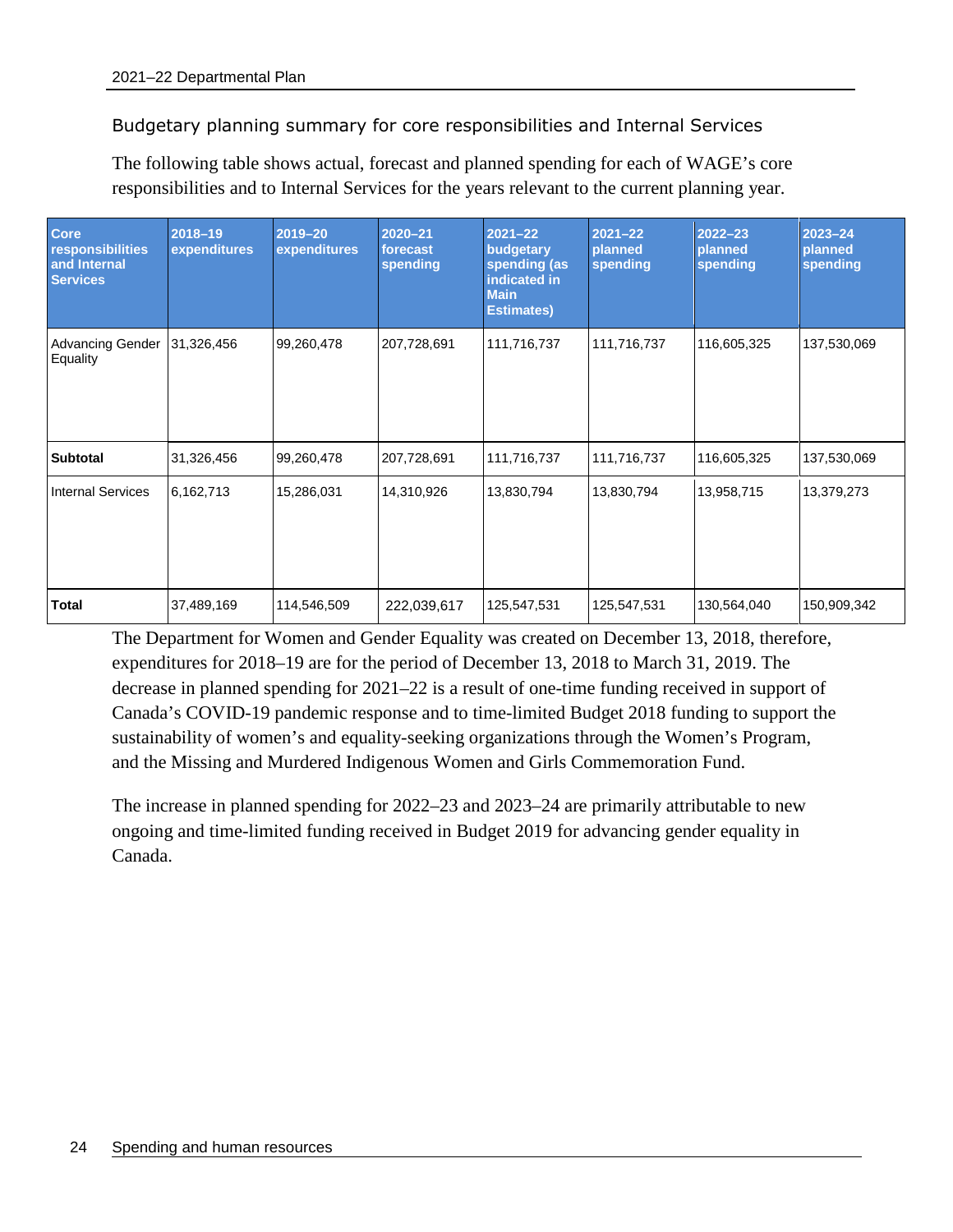# <span id="page-28-0"></span>Planned human resources

The following table shows actual, forecast and planned full-time equivalents (FTEs) for each core responsibility in WAGE's departmental results framework and to Internal Services for the years relevant to the current planning year.

| <b>Core</b><br>responsibilities and<br><b>Internal Services</b> | 2018-19<br>actual<br>full-time<br>equivalents | 2019-20<br>actual<br>full-time<br>equivalents | $2020 - 21$<br>forecast<br>full-time.<br>equivalents | $2021 - 22$<br>planned<br>full-time<br>equivalents | $2022 - 23$<br>planned<br>full-time<br>equivalents | $2023 - 24$<br>planned<br>full-time<br>equivalents |
|-----------------------------------------------------------------|-----------------------------------------------|-----------------------------------------------|------------------------------------------------------|----------------------------------------------------|----------------------------------------------------|----------------------------------------------------|
| Advancing Gender<br>Equality                                    | 47                                            | 208                                           | 222                                                  | 231                                                | 224                                                | 190                                                |
| <b>Subtotal</b>                                                 | 47                                            | 208                                           | 222                                                  | 231                                                | 224                                                | 190                                                |
| <b>Internal Services</b>                                        | 29                                            | 92                                            | 99                                                   | 101                                                | 98                                                 | 94                                                 |
| <b>Total</b>                                                    | 76                                            | 300                                           | 321                                                  | 332                                                | 322                                                | 284                                                |

Human resources planning summary for core responsibilities and Internal Services

The Department for Women and Gender Equality was created on December 13, 2018, therefore, actual full-time equivalents for 2018–19 are only for the period of December 13, 2018 to March 31, 2019.

Increases in full-time equivalents since 2020-21 are mainly due to new investments received through Budget 2019. Decreases in requirements for full-time equivalents starting in 2022-23 are attributable to time-limited initiatives that are set to end.

# <span id="page-28-1"></span>Estimates by vote

Information on the WAGE's organizational appropriations is available in the [2021–22 Main](http://www.tbs-sct.gc.ca/hgw-cgf/finances/pgs-pdg/gepme-pdgbpd/index-eng.asp)  [Estimates.](http://www.tbs-sct.gc.ca/hgw-cgf/finances/pgs-pdg/gepme-pdgbpd/index-eng.asp)<sup>[xli](#page-39-40)</sup>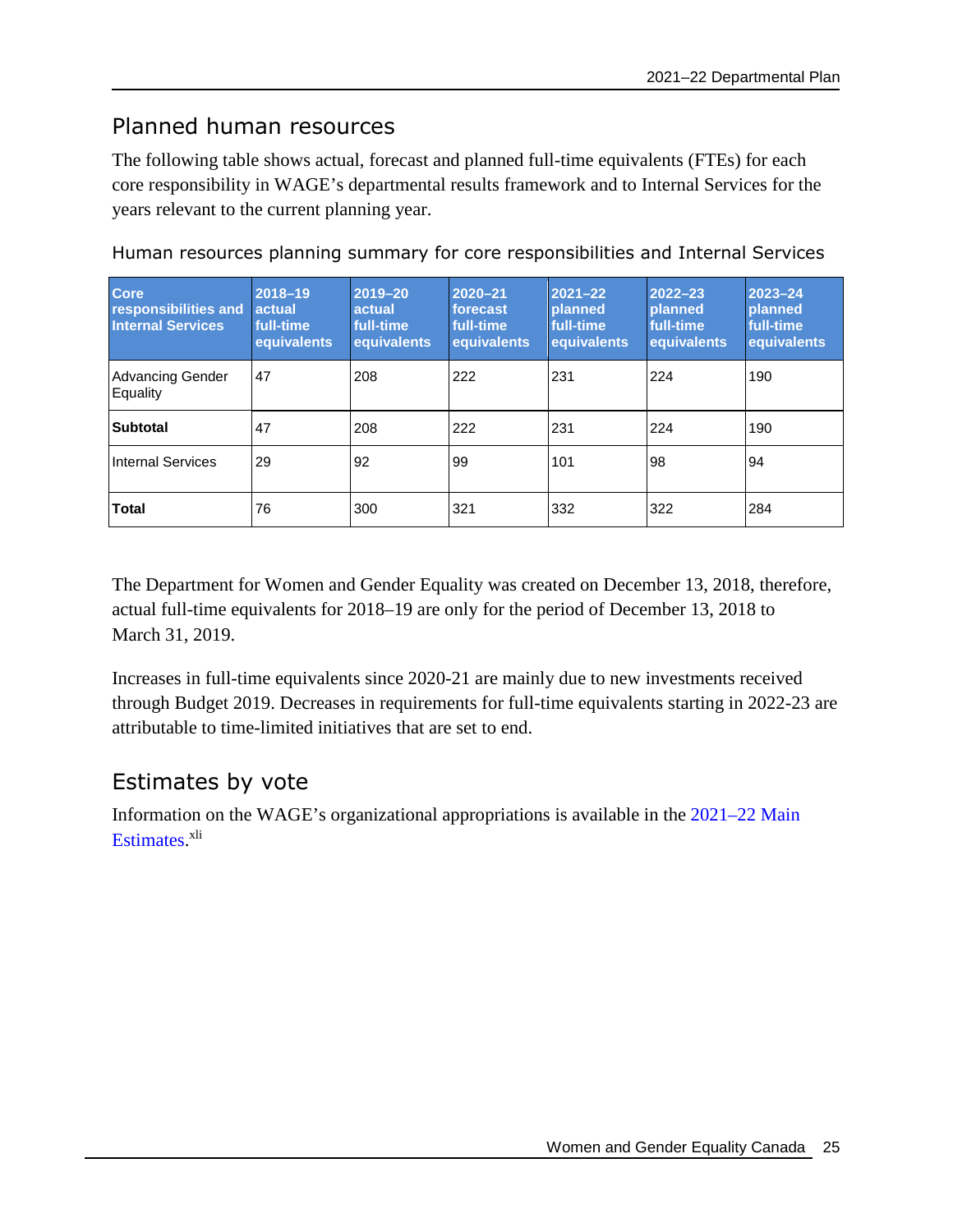# <span id="page-29-0"></span>Future-oriented condensed statement of operations

The future-oriented condensed statement of operations provides an overview of the WAGE's operations for 2020–21 to 2021–22.

The amounts for forecast and planned results in this statement of operations were prepared on an accrual basis. The amounts for forecast and planned spending presented in other sections of the Departmental Plan were prepared on an expenditure basis. Amounts may therefore differ.

A more detailed future-oriented statement of operations and associated notes, including a reconciliation of the net cost of operations to the requested authorities, are available on WAGE's [website.](https://cfc-swc.gc.ca/index-en.html)<sup>[xlii](#page-39-41)</sup>

Future-oriented Condensed statement of operations for the year ending March 31, 2022 (dollars)

| <b>Financial information</b>                                         | 2020-21 forecast<br><b>results</b> | 2021-22 planned<br><b>results</b> | <b>Difference</b><br>(2021-22 planned<br>results minus<br>2020-21 forecast<br>results) |
|----------------------------------------------------------------------|------------------------------------|-----------------------------------|----------------------------------------------------------------------------------------|
| Total expenses                                                       | 227,978,583                        | 131,666,467                       | (96, 312, 116)                                                                         |
| <b>Total revenues</b>                                                |                                    |                                   |                                                                                        |
| Net cost of operations<br>before government funding<br>and transfers | 227,978,583                        | 131,666,467                       | (96, 312, 116)                                                                         |

The difference between 2021–22 planned results and 2020–21 forecast results is primarily attributable to additional funding received in 2020–21 to:

- address the impacts on people across Canada as a result of the COVID-19 pandemic;
- enhance the Women's Program and support the sustainability of women's and equalityseeking organizations; and
- build capacity and community level work of Canadian LGBTQ2 organizations.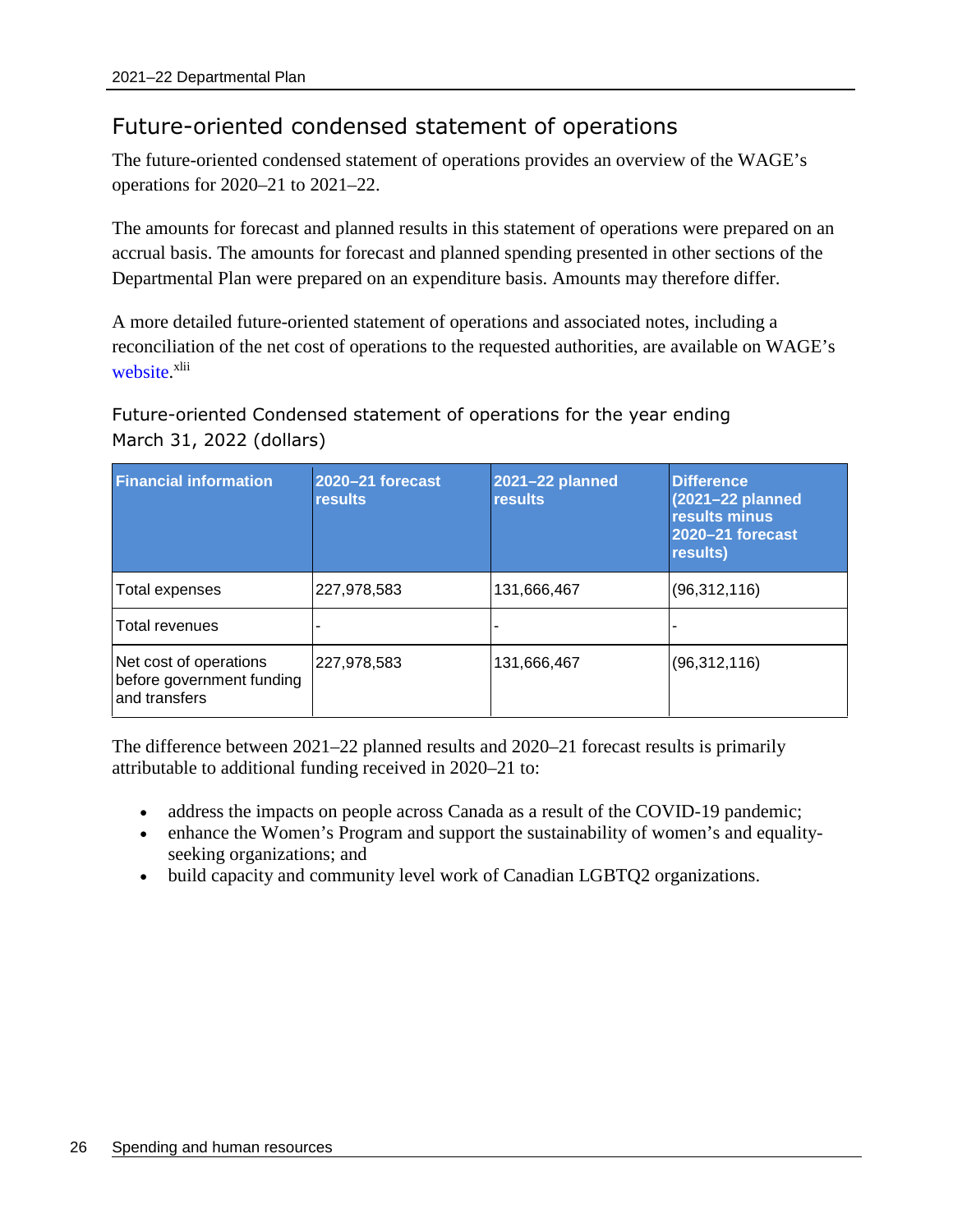# <span id="page-30-0"></span>Corporate information

<span id="page-30-1"></span>Organizational profile

**Appropriate minister(s):** The Honourable Maryam Monsef

**Institutional head:** Guylaine Roy

**Ministerial portfolio:** Department for Women and Gender Equality

**Enabling instrument(s):** *[Department for Women and Gender Equality Act](https://laws-lois.justice.gc.ca/eng/acts/W-11.3/page-1.html) [xliii](#page-39-42)*

**Year of incorporation / commencement:** 2018

# <span id="page-30-2"></span>Raison d'être, mandate and role: who we are and what we do

"Raison d'être, mandate and role: who we are and what we do" is available on Women and Gender Equality Canada's [website](https://cfc-swc.gc.ca/trans/account-resp/pr/dp-pm/2122/ci-rm-en.html#raison).<sup>[xliv](#page-39-43)</sup>

For more information on the department's organizational mandate letter commitments, see the ["Minister's mandate letter"](https://pm.gc.ca/en/mandate-letters/2019/12/13/minister-women-and-gender-equality-and-rural-economic-development)<sup>[xlv](#page-39-44)</sup> and "[Minister's Supplementary mandate letter](https://pm.gc.ca/en/mandate-letters/2021/01/15/minister-women-and-gender-equality-and-rural-economic-development)"<sup>[xlvi](#page-39-45)</sup>.

# <span id="page-30-3"></span>Operating context

Information on the operating context is available on Women and Gender Equality Canada's [website.](https://cfc-swc.gc.ca/trans/account-resp/pr/dp-pm/2122/ci-rm-en.html#context)<sup>[xlvii](#page-39-46)</sup>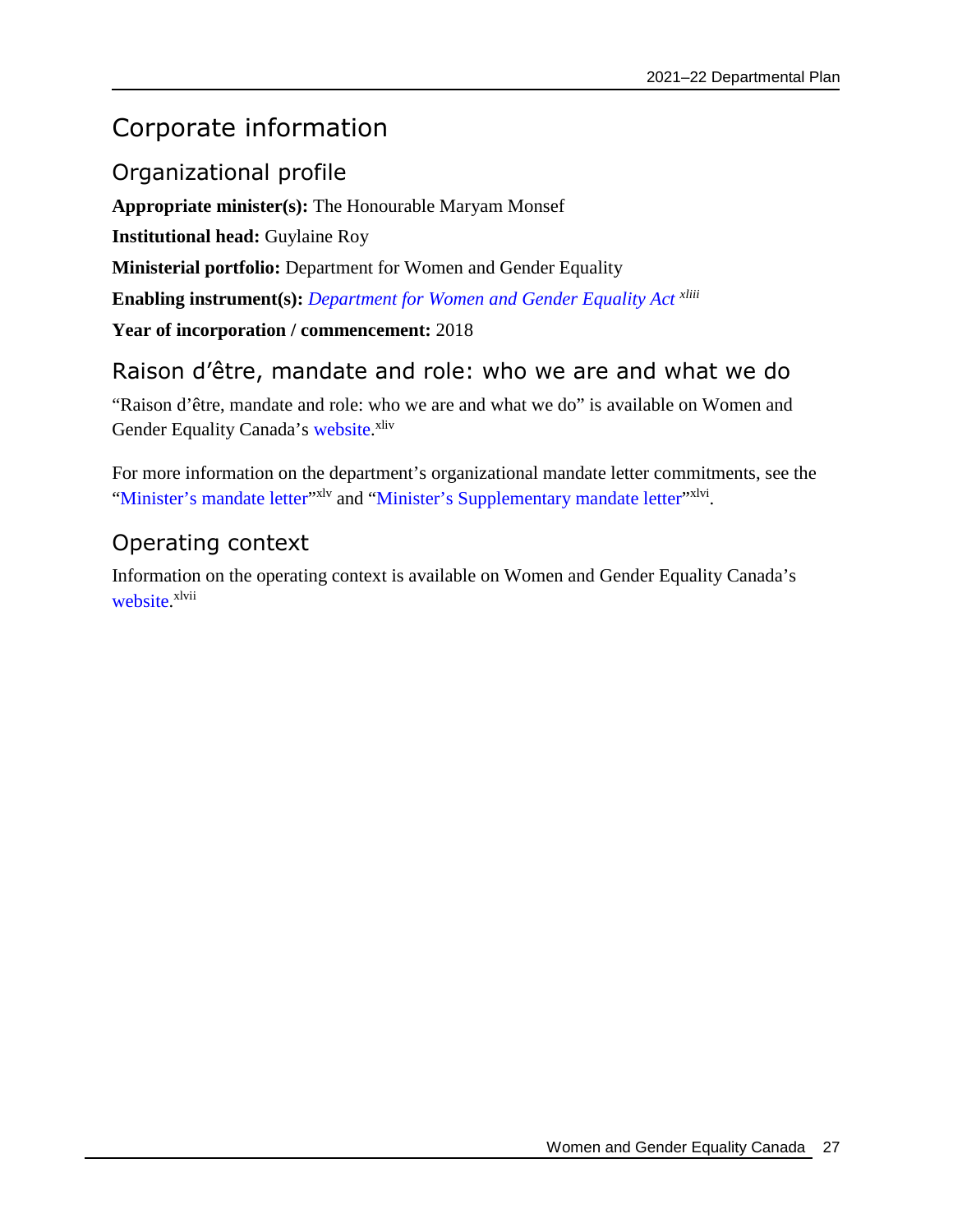# <span id="page-31-0"></span>Reporting framework

WAGE's approved Departmental Results Framework and Program Inventory for 2021–22 are as follows.

|                                             | <b>Advancing Gender Equality</b>                                           |                                                                                                                                                                                    |                 |  |  |
|---------------------------------------------|----------------------------------------------------------------------------|------------------------------------------------------------------------------------------------------------------------------------------------------------------------------------|-----------------|--|--|
|                                             |                                                                            | Indicator 1: Percentage of projects funded by the<br>Department that have an impact on reducing systemic<br>barriers to gender equality                                            |                 |  |  |
| Departmental Results Framework<br>equality  | Departmental Result 1:<br>The Department's<br>interventions facilitate the | Indicator 2: Percentage of stakeholders that applied<br>knowledge or resources from the Gender-Based Violence<br>Knowledge Centre                                                  |                 |  |  |
|                                             | advancement of gender                                                      | Indicator 3: Number of partnerships or coalitions with<br>governments, and international, Indigenous, civil society,<br>private sector, women's and equality-seeking organizations | <b>Internal</b> |  |  |
|                                             |                                                                            | Indicator 4: Number of federal government data and<br>research gaps filled as identified by the Interdepartmental<br>Committee on Gender Equality                                  | <b>Services</b> |  |  |
|                                             | Departmental Result 2:<br>The federal government                           | Indicator 5: Percentage<br>of federal organizations satisfied with the Department's<br>tools and resources to incorporate gender equality<br>considerations into their work        |                 |  |  |
| systematically considers<br>gender equality |                                                                            | Indicator 6: Number of major new federal initiatives (for<br>example, policies and programs) that include specific<br>measures to advance gender equality                          |                 |  |  |
| Inventory<br>Program                        | <b>Program: Expertise and Outreach</b>                                     |                                                                                                                                                                                    |                 |  |  |
|                                             | <b>Program: Community Action and Innovation</b>                            |                                                                                                                                                                                    |                 |  |  |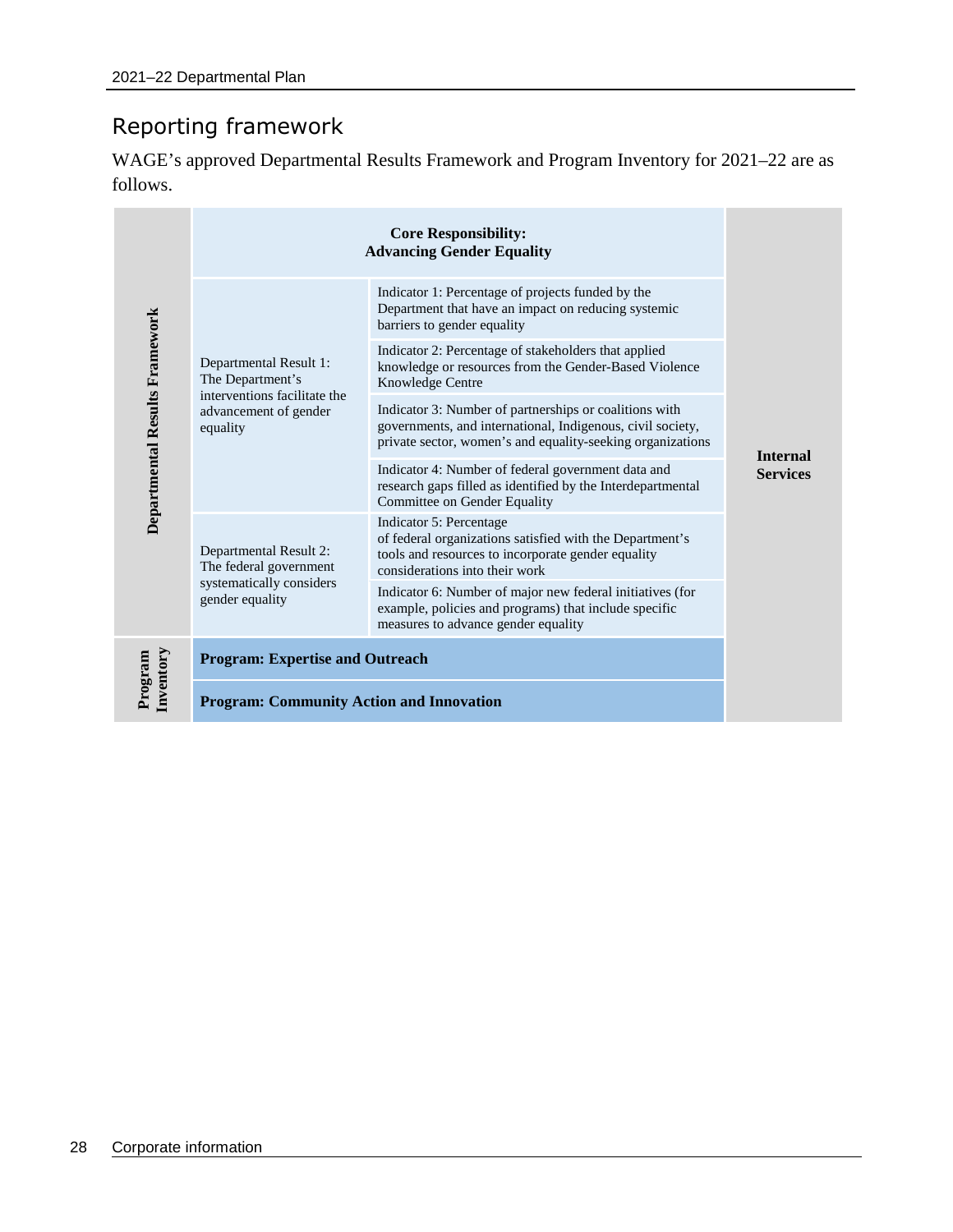# <span id="page-32-0"></span>Supporting information on the program inventory

Supporting information on planned expenditures, human resources, and results related to the WAGE's program inventory is available in the GC [InfoBase.](https://www.tbs-sct.gc.ca/ems-sgd/edb-bdd/index-eng.html)<sup>[xlviii](#page-39-47)</sup>

# <span id="page-32-1"></span>Supplementary information tables

The following supplementary information tables are available on WAGE's [website](https://cfc-swc.gc.ca/trans/account-resp/pr/dp-pm/2122/st-ts-en.html) <sup>[xlix](#page-39-48)</sup> [:](#page-39-48)

- [Sustainable Development Goals](https://cfc-swc.gc.ca/trans/account-resp/pr/dp-pm/2122/st-ts-en.html#section_1)
- [Departmental Sustainable Development Strategy](https://cfc-swc.gc.ca/trans/account-resp/pr/dp-pm/2122/st-ts-en.html#section_2)
- [Details on transfer payment programs](https://cfc-swc.gc.ca/trans/account-resp/pr/dp-pm/2122/st-ts-en.html#section_3)
- [Gender-based analysis plus](https://cfc-swc.gc.ca/trans/account-resp/pr/dp-pm/2122/st-ts-en.html#section_4)
- [Horizontal initiatives](https://cfc-swc.gc.ca/trans/account-resp/pr/dp-pm/2122/st-ts-en.html#section_5)

# <span id="page-32-2"></span>Federal tax expenditures

WAGE's Departmental Plan does not include information on tax expenditures that relate to its planned results for 2021–22.

Tax expenditures are the responsibility of the Minister of Finance, and the Department of Finance Canada publishes cost estimates and projections for government-wide tax expenditures each year in the [Report on Federal Tax Expenditures](https://www.canada.ca/en/department-finance/services/publications/federal-tax-expenditures.html).<sup>1</sup>This report provides detailed information on tax expenditures, including objectives, historical background and references to related federal spending programs, as well as evaluations, research papers and gender-based analysis. The tax measures presented in this report are solely the responsibility of the Minister of Finance.

# <span id="page-32-3"></span>Organizational contact information

WAGE Web site: <https://cfc-swc.gc.ca/index-en.html> <sup>[li](#page-39-50)</sup>

# **For financial information, contact:**

Stéphane Lavigne Chief Financial Officer and Executive Director Corporate Services Branch Telephone: 819-420-6825 E-mail: Stephane.Lavigne@cfc-swc.gc.ca

## **For other information, contact:**

Lisa Smylie Director General, Research, Results and Delivery Telephone: 819-420-6508 E-mail: Lisa.Smylie@cfc-swc.gc.ca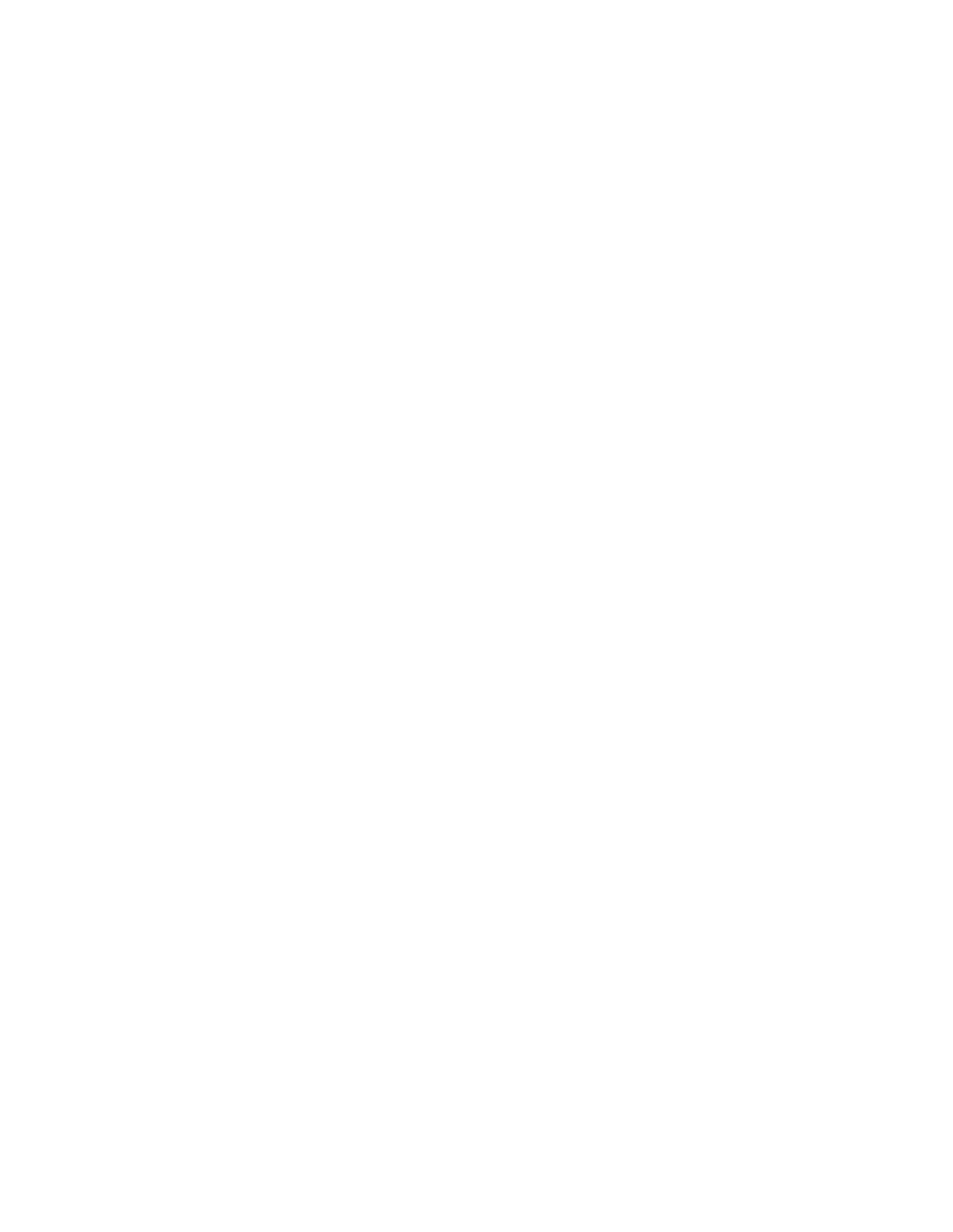# <span id="page-34-0"></span>Appendix: definitions

# **appropriation (crédit)**

Any authority of Parliament to pay money out of the Consolidated Revenue Fund.

## **budgetary expenditures (dépenses budgétaires)**

Operating and capital expenditures; transfer payments to other levels of government, organizations or individuals; and payments to Crown corporations.

## **core responsibility (responsabilité essentielle)**

An enduring function or role performed by a department. The intentions of the department with respect to a core responsibility are reflected in one or more related departmental results that the department seeks to contribute to or influence.

# **Departmental Plan (plan ministériel)**

A report on the plans and expected performance of a department over a 3-year period. Departmental Plans are tabled in Parliament each spring.

# **departmental priority (priorité ministérielle)**

A plan or project that a department has chosen to focus and report on during the planning period. Departmental priorities represent the things that are most important or what must be done first to support the achievement of the desired departmental results.

## **departmental result (résultat ministériel)**

A consequence or outcome that a department seeks to achieve. A departmental result is often outside departments' immediate control, but it should be influenced by program-level outcomes.

## **departmental result indicator (indicateur de résultat ministériel)**

A factor or variable that provides a valid and reliable means to measure or describe progress on a departmental result.

# **departmental results framework (cadre ministériel des résultats)**

A framework that consists of the department's core responsibilities, departmental results and departmental result indicators.

# **Departmental Results Report (rapport sur les résultats ministériels)**

A report on a department's actual accomplishments against the plans, priorities and expected results set out in the corresponding Departmental Plan.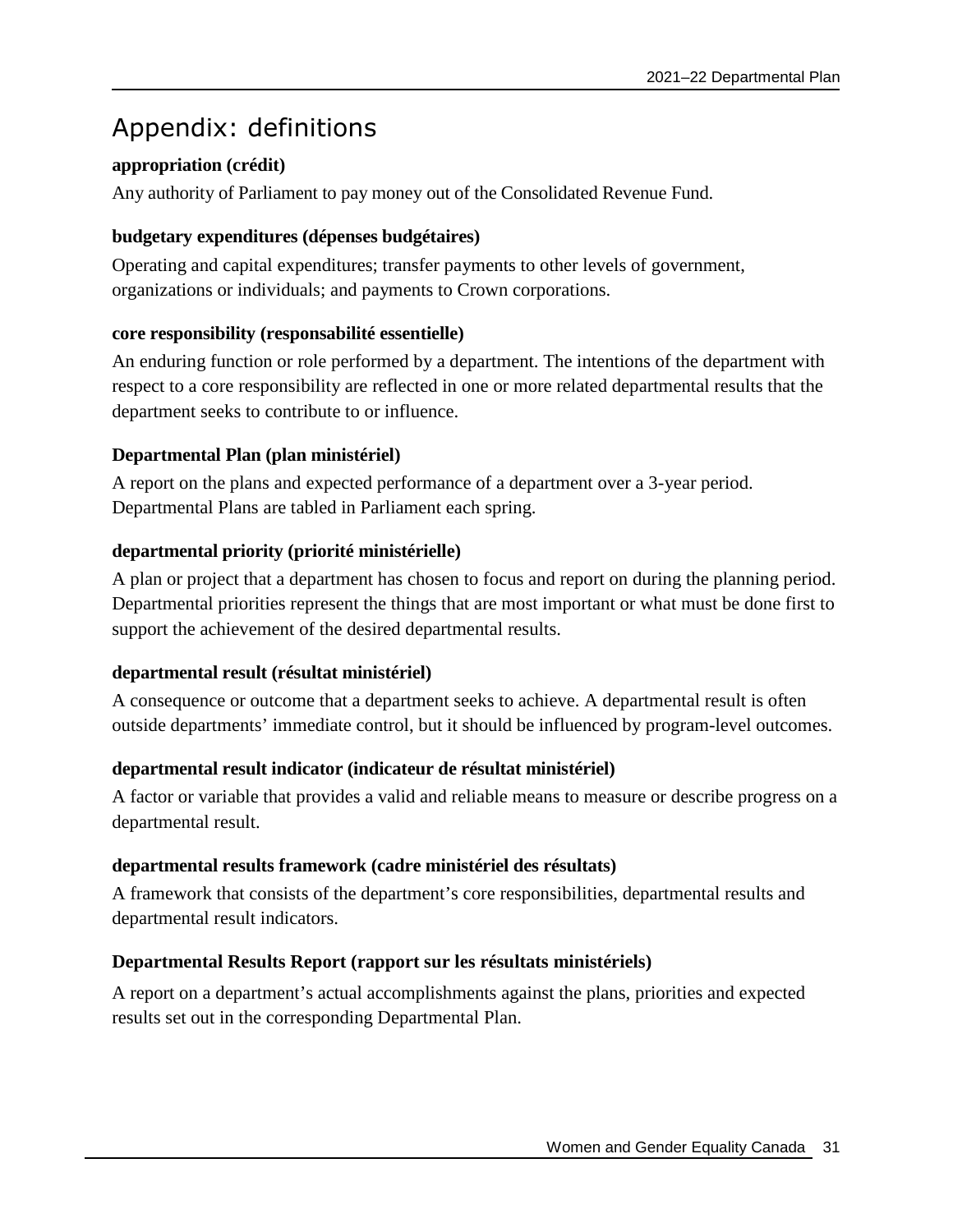### **experimentation (expérimentation)**

The conducting of activities that seek to first explore, then test and compare, the effects and impacts of policies and interventions in order to inform evidence-based decision-making, and improve outcomes for Canadians, by learning what works and what doesn't. Experimentation is related to, but distinct form innovation (the trying of new things), because it involves a rigorous comparison of results. For example, using a new website to communicate with Canadians can be an innovation; systematically testing the new website against existing outreach tools or an old website to see which one leads to more engagement, is experimentation.

### **full-time equivalent (équivalent temps plein)**

A measure of the extent to which an employee represents a full person-year charge against a departmental budget. Full-time equivalents are calculated as a ratio of assigned hours of work to scheduled hours of work. Scheduled hours of work are set out in collective agreements.

### **gender-based analysis plus (GBA+) (analyse comparative entre les sexes plus [ACS+])**

An analytical process used to assess how diverse groups of women, men and gender-diverse people experience policies, programs and services based on multiple factors including race, ethnicity, religion, age, and mental or physical disability.

### **government-wide priorities (priorités pangouvernementales)**

For the purpose of the 2021–22 Departmental Plan, government-wide priorities refers to those high-level themes outlining the government's agenda in the 2020 Speech from the Throne, namely: Protecting Canadians from COVID-19; Helping Canadians through the pandemic; Building back better – a resiliency agenda for the middle class; The Canada we're fighting for.

### **horizontal initiative (initiative horizontale)**

An initiative in which two or more federal organizations are given funding to pursue a shared outcome, often linked to a government priority.

### **non-budgetary expenditures (dépenses non budgétaires)**

Net outlays and receipts related to loans, investments and advances, which change the composition of the financial assets of the Government of Canada.

### **performance (rendement)**

What an organization did with its resources to achieve its results, how well those results compare to what the organization intended to achieve, and how well lessons learned have been identified.

### **performance indicator (indicateur de rendement)**

A qualitative or quantitative means of measuring an output or outcome, with the intention of gauging the performance of an organization, program, policy or initiative respecting expected results.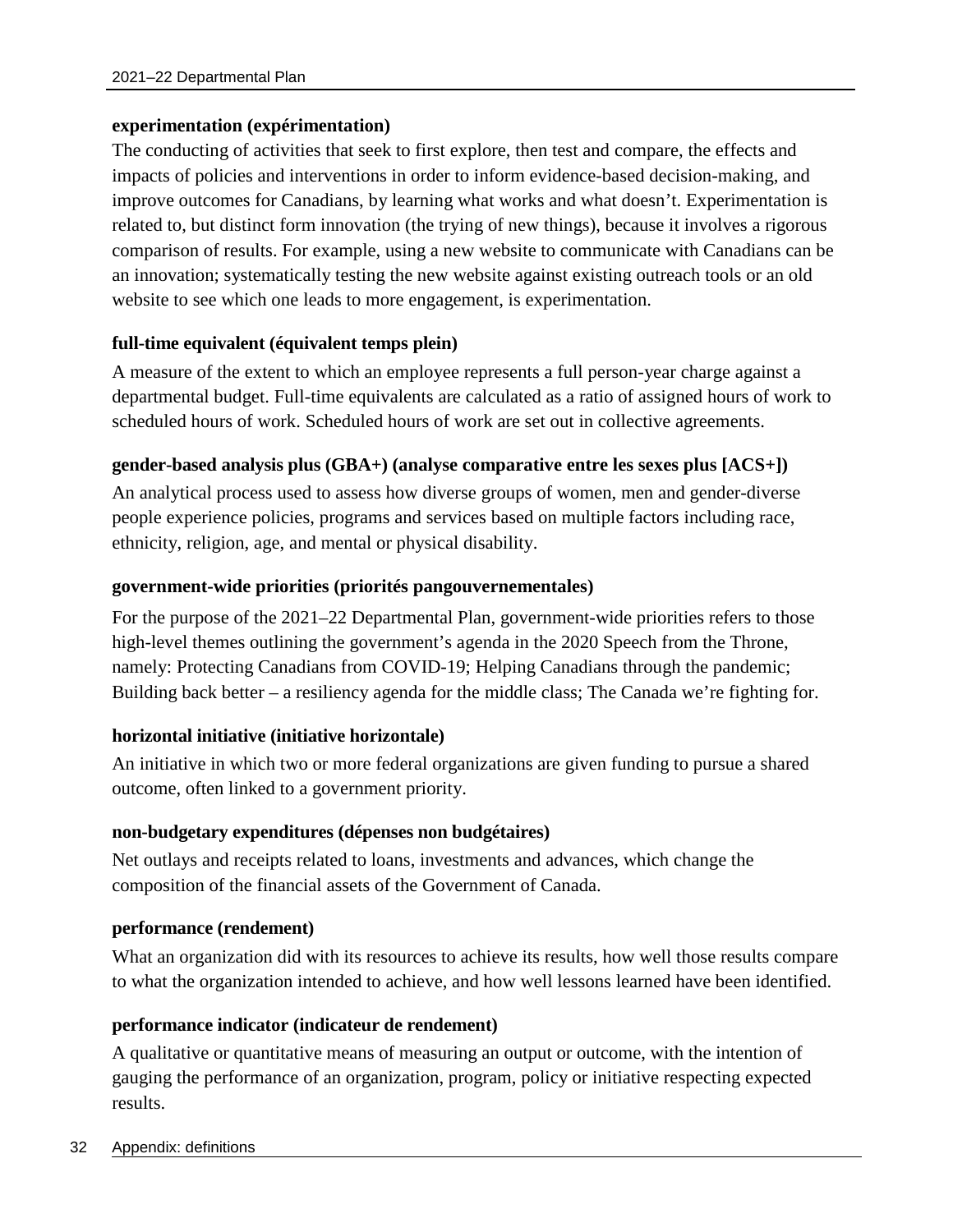### **performance reporting (production de rapports sur le rendement)**

The process of communicating evidence-based performance information. Performance reporting supports decision-making, accountability and transparency.

### **plan (plan)**

The articulation of strategic choices, which provides information on how an organization intends to achieve its priorities and associated results. Generally a plan will explain the logic behind the strategies chosen and tend to focus on actions that lead up to the expected result.

### **planned spending (dépenses prévues)**

For Departmental Plans and Departmental Results Reports, planned spending refers to those amounts presented in the Main Estimates.

A department is expected to be aware of the authorities that it has sought and received. The determination of planned spending is a departmental responsibility, and departments must be able to defend the expenditure and accrual numbers presented in their Departmental Plans and Departmental Results Reports.

### **program (programme)**

Individual or groups of services, activities or combinations thereof that are managed together within the department and focus on a specific set of outputs, outcomes or service levels.

## **program inventory (répertoire des programmes)**

Identifies all of the department's programs and describes how resources are organized to contribute to the department's core responsibilities and results.

### **result (résultat)**

An external consequence attributed, in part, to an organization, policy, program or initiative. Results are not within the control of a single organization, policy, program or initiative; instead they are within the area of the organization's influence.

## **statutory expenditures (dépenses législatives)**

Expenditures that Parliament has approved through legislation other than appropriation acts. The legislation sets out the purpose of the expenditures and the terms and conditions under which they may be made.

## **strategic outcome (résultat stratégique)**

A long-term and enduring benefit to Canadians that is linked to the organization's mandate, vision and core functions.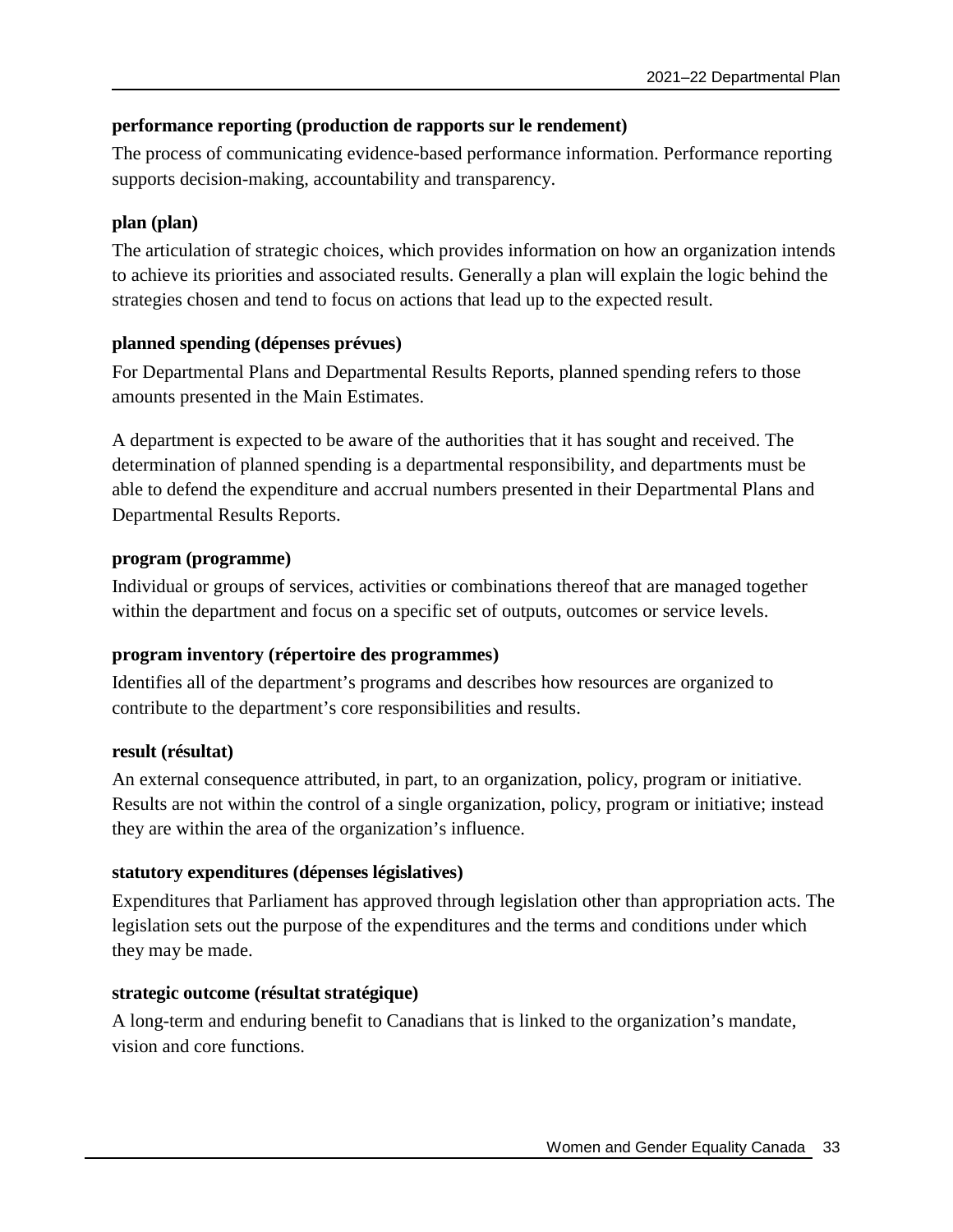#### **target (cible)**

A measurable performance or success level that an organization, program or initiative plans to achieve within a specified time period. Targets can be either quantitative or qualitative.

#### **voted expenditures (dépenses votées)**

Expenditures that Parliament approves annually through an Appropriation Act. The vote wording becomes the governing conditions under which these expenditures may be made.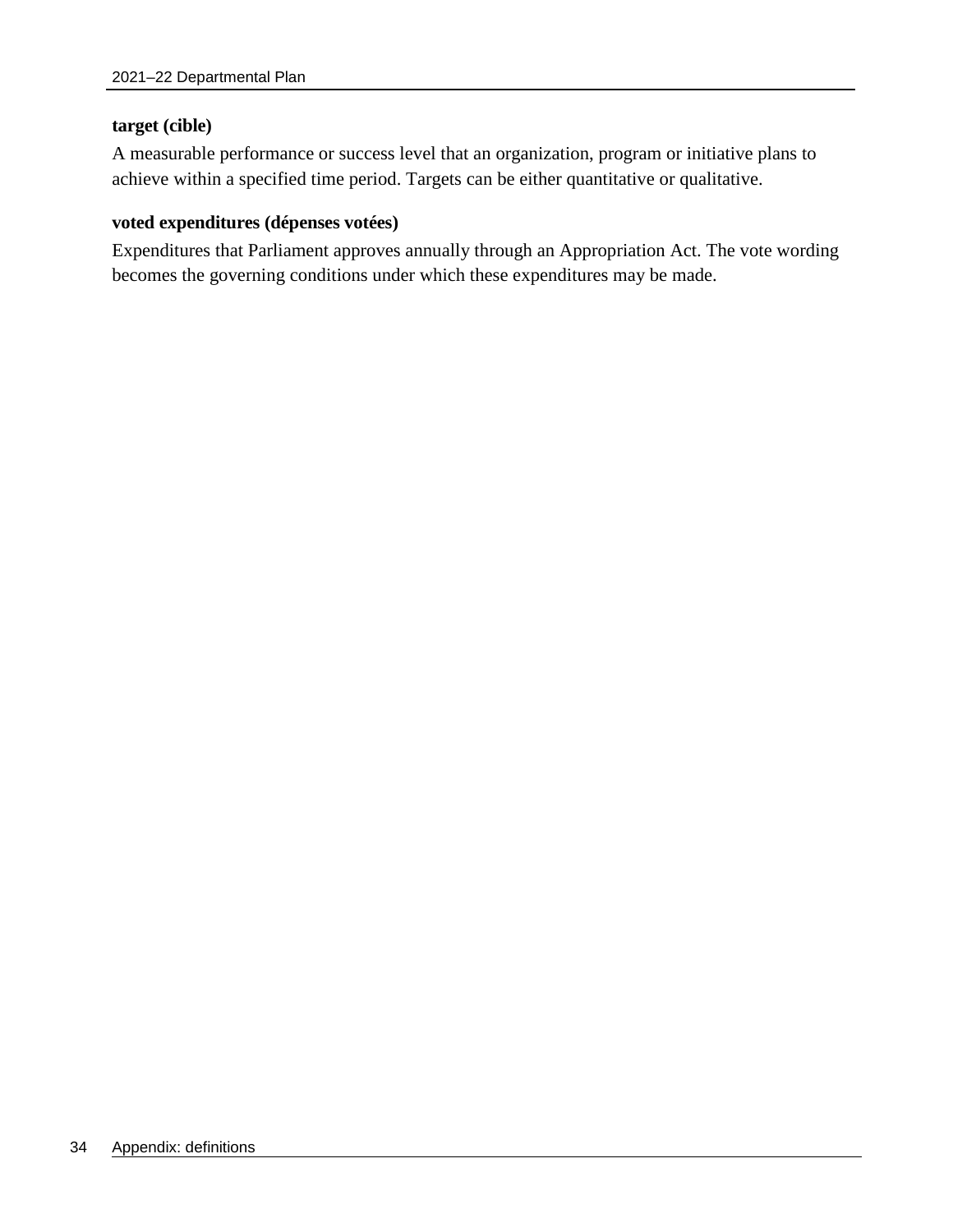# <span id="page-38-0"></span>Endnotes

- i News Release- August 2019- Government of Canada Highlights Progress on Gender-Based Violence<br>
Statistics Canada 2019, Gender-based violence and unwanted sexual behaviours in Canada, 2018; Ini
- Statistics Canada, 2019. Gender-based violence and unwanted sexual behaviours in Canada, 2018: Initial findings from the Survey of safety in Public and Private Spaces. Online. https://www150.statcan.gc.ca/n1/pub/85-002-x/2019001/article/00017-eng.htm
- iii Burczycka, Marta. (2019). Family violence in Canada: A statistical profile, 2018. Section 2: Policereported intimate partner violence in Canada, 2018. Online. https://www150.statcan.gc.ca/n1/pub/85-002 x/2019001/article/00018/02-eng.htm
- iv Statistics Canada. 2020. Self-reported physical and sexual abuse during childhood. Online. https://www150.statcan.gc.ca/t1/tbl1/en/cv.action?pid=3510016701
- Statistics Canada, 2019. Gender-based violence and unwanted sexual behaviours in Canada, 2018: Initial findings from the Survey of safety in Public and Private Spaces. Online.
- https://www150.statcan.gc.ca/n1/pub/85-002-x/2019001/article/00017-eng.htm vi Statistics Canada. 2020. Table 35-10-0168-01. Self-reported violent victimization among Indigenous
- people. Online. https://www150.statcan.gc.ca/t1/tbl1/en/tv.action?pid=3510016801 vii Boyce, Jillian. 2016. Victimization of Aboriginal people in Canada, 2014. Online.
- https://www150.statcan.gc.ca/n1/pub/85-002-x/2016001/article/14631-eng.htm viii Cotter, Adam. 2018. Violent victimization of women with disabilities, 2014. Online.
- https://www150.statcan.gc.ca/n1/pub/85-002-x/2018001/article/54910-eng.htm
- <sup>ix</sup> Statistics Canada. 2020. Gender-based violence: Sexual and physical assault in Canada's territories, 2018. Online. https://www150.statcan.gc.ca/n1/pub/85-002-x/2020001/article/00012-eng.htm
- <sup>x</sup> Rotenberg, Christine. 2019. Police-reported violence crime against young women and girls in Canada's Provincial North and Territories, 2017. Online. https://www150.statcan.gc.ca/n1/pub/85-002 x/2019001/article/00012-eng.htm
- xi Jaffray, Brianna. 2020. Experiences of violent victimization and unwanted sexual behaviours among gay, lesbian, bisexual and other sexual minority people, and the transgender population, in Canada, 2018. Online. https://www150.statcan.gc.ca/n1/pub/85-002-x/2020001/article/00009-eng.htm
- xii UN Women. 2020e."Covid-19 and Violence Against Women and Girls: Addressing the Shadow Pandemic." Policy Brief no. 17. New York: UN Women
- xiii COVID-19 & Gender-based Violence in Canada: Key Issues and Recommendations
- xiv News Release- August 2019- Government of Canada supports framework to end gender-based violence at post-secondary institutions, https://www.canada.ca/en/women-gender-equality/news/2019/08/governmentof-canada-supports-framework-to-end-gender-based-violence-at-post-secondary-institutions.html
- xv Statistics Canada. 2018. Online. Trafficking in persons in Canada
- xvi National Strategy of Human Trafficking, https://www.publicsafety.gc.ca/cnt/rsrcs/pblctns/2019-ntnl-strtgyhmnn-trffc/index-en.aspx
- xvii News release- December 2020- Government of Canada invests in 63 organizations to prevent human trafficking and to support survivors, https://www.canada.ca/en/women-genderequality/news/2020/12/government-of-canada-invests-in-63-organizations-to-prevent-human-traffickingand-to-support-survivors.html
- xviii https://www.statcan.gc.ca/eng/survey/household/5290
- xix Minister for Women and Gender Equality's appearance at the House of Commons Standing Committee on the Status of Women (July 7, 2020), https://cfc-swc.gc.ca/trans/briefing-information/fewo-july7-7juilleten.html
- xx Minister Ng announces more support for women entrepreneurs amidst COVID, https://www.canada.ca/en/innovation-science-economic-development/news/2020/05/minister-ngannounces-more-support-for-women-entrepreneurs-amid-covid-19.html
- xxi Women Entrepreneurship Strategy, https://www.ic.gc.ca/eic/site/107.nsf/eng/home<br>xxii Parilding Poel: Petter: A Plan to Eight the COVID 10 Peesesian, https://hudset.ge.ca
- Building Back Better: A Plan to Fight the COVID-19 Recession, https://budget.gc.ca/feseea/2020/themes/building-back-better-rebatir-mieux-en.html
- xxiii Building Back Better: A Plan to Fight the COVID-19 Recession, https://budget.gc.ca/feseea/2020/themes/building-back-better-rebatir-mieux-en.html